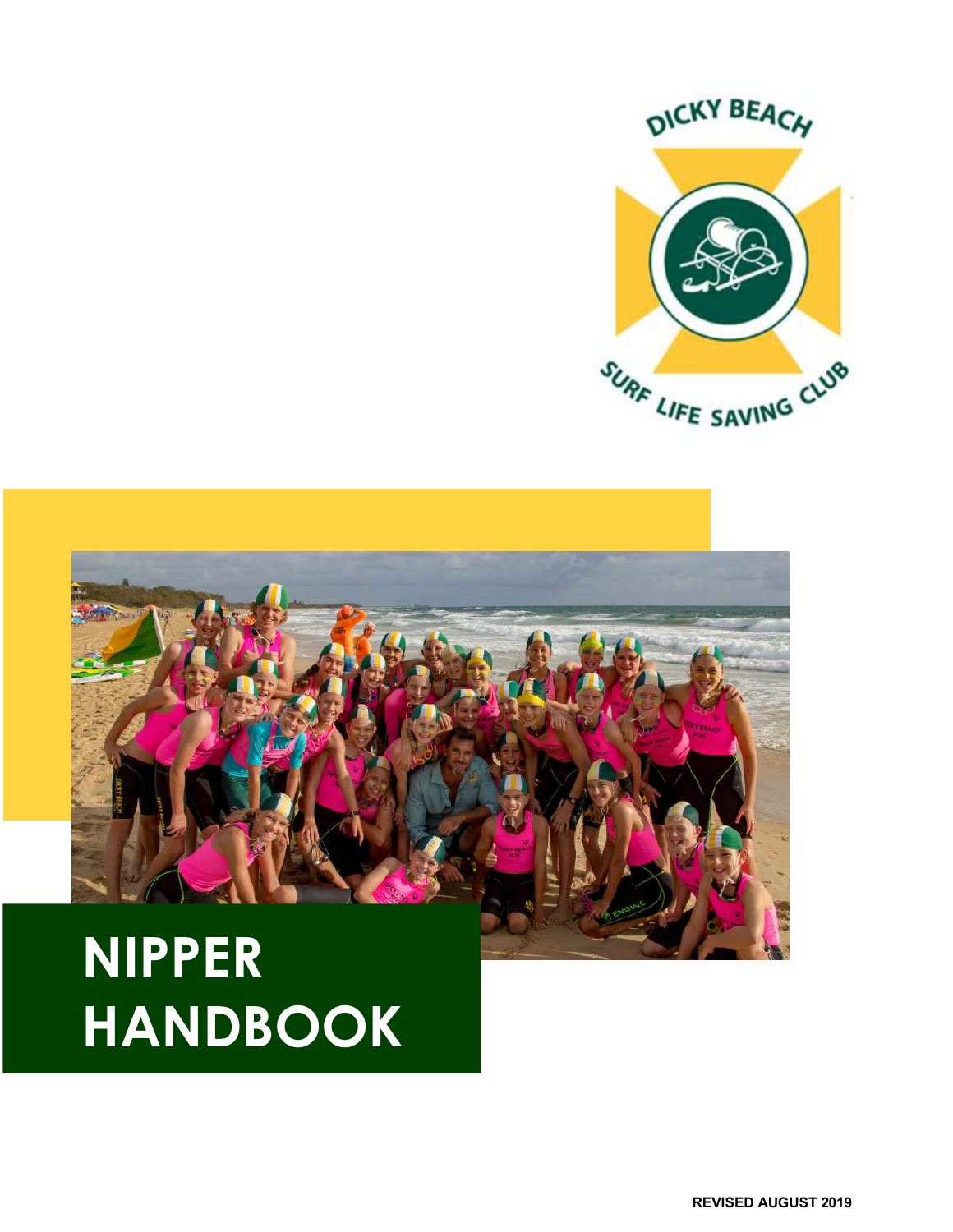## **TABLE OF CONTENTS**

| 4               |
|-----------------|
|                 |
| $5\overline{5}$ |
| 5               |
|                 |
| 6               |
|                 |
|                 |
|                 |
| 8               |
|                 |
| 9               |
| 9               |
| 10              |
|                 |
|                 |
|                 |
|                 |
|                 |
|                 |
|                 |
|                 |
|                 |
| 16              |
| 16              |
|                 |
|                 |
|                 |
|                 |
|                 |
| 18              |
|                 |
| 19              |
| 20              |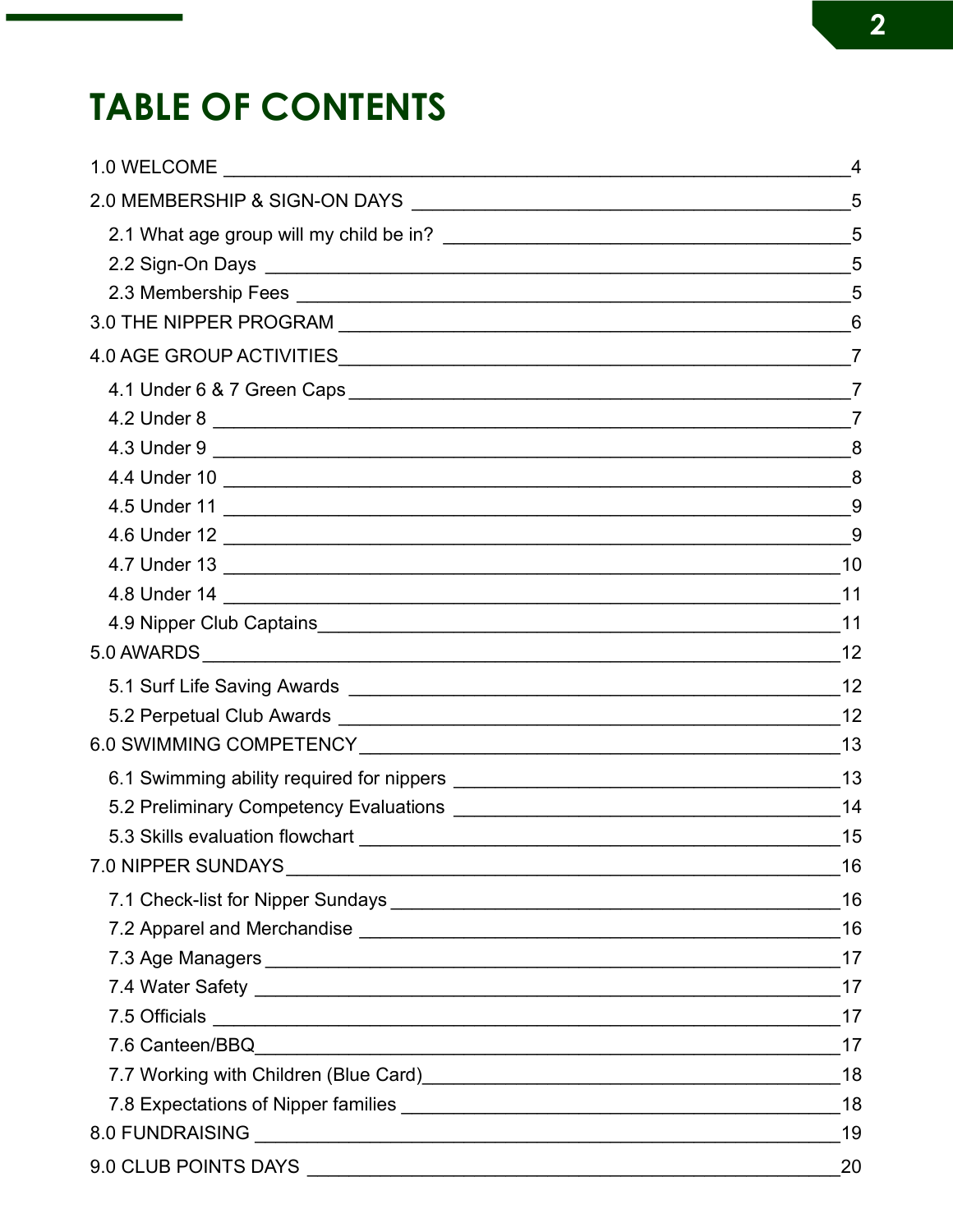|                                                                                                                | 21 |
|----------------------------------------------------------------------------------------------------------------|----|
|                                                                                                                | 21 |
|                                                                                                                | 21 |
|                                                                                                                | 22 |
|                                                                                                                | 22 |
|                                                                                                                | 22 |
| 10.6 Team Carnival and Team Event Nominations __________________________________                               | 23 |
|                                                                                                                | 24 |
|                                                                                                                | 24 |
|                                                                                                                | 25 |
|                                                                                                                | 26 |
|                                                                                                                | 26 |
|                                                                                                                | 26 |
|                                                                                                                | 27 |
| 14.0 GENERAL INFORMATION NARROW NATURE AND RESERVE TO A SERIES AND THE RESERVE TO A SERIES AND RESERVE TO A SA | 28 |
|                                                                                                                | 28 |
| 14.2 Enquiries or Concerns/ Grievance Procedure ________________________________                               | 28 |
|                                                                                                                | 28 |
|                                                                                                                | 28 |
|                                                                                                                | 30 |
| Appendix 1 - Registration Process for New Members________________________________31                            |    |
| Appendix 2 - Registration Process for Returning Members _________________________32                            |    |
|                                                                                                                |    |

**3**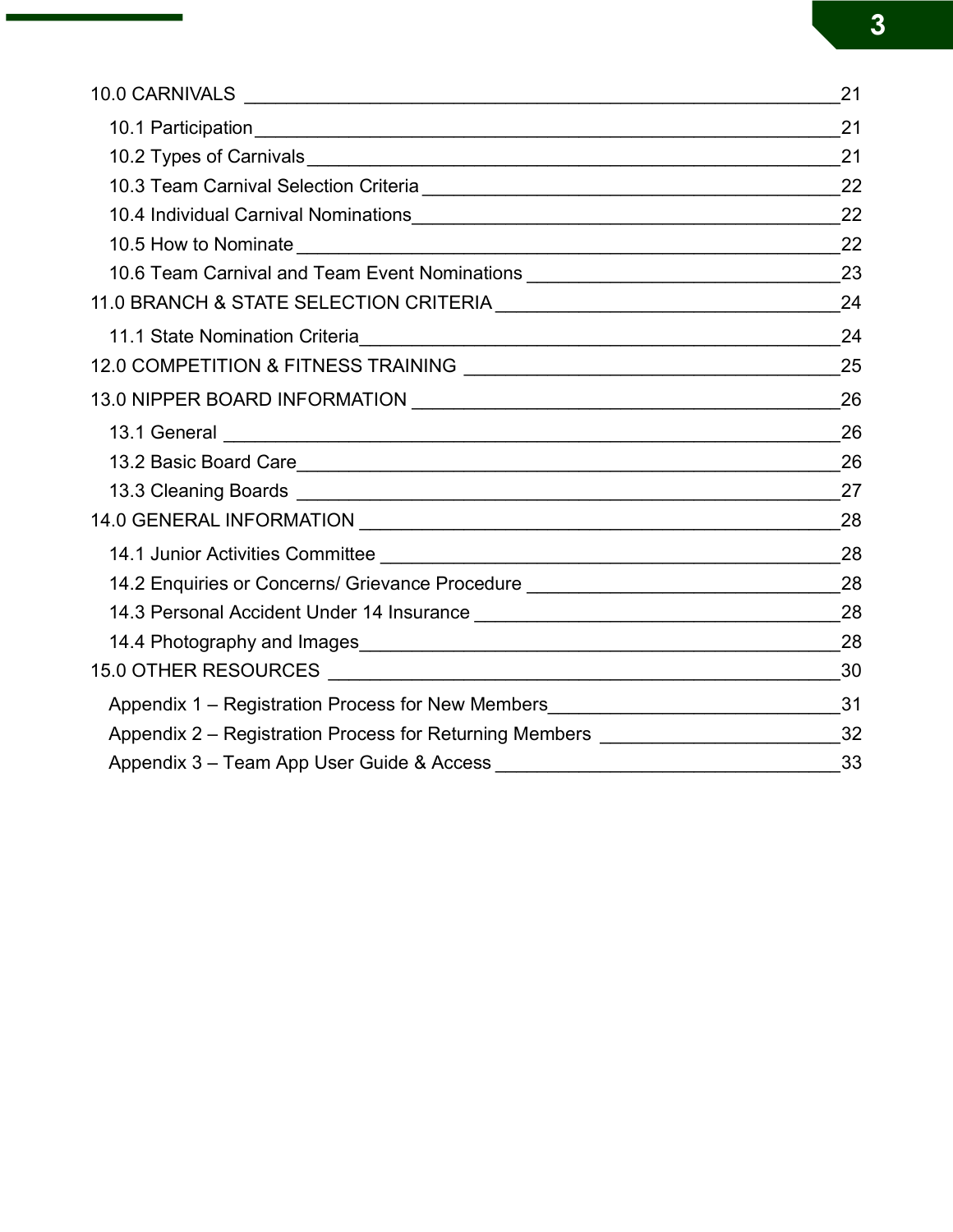### **1.0 WELCOME**

Welcome to Dicky Beach Nippers!

Nippers are a dynamic part of the Dicky Beach Surf Life Saving Club community. Nippers offer a fun and active lifestyle choice for children between the ages of 5 and 13, as well as a solid base for learning and competition in beach and water-based activities. Nippers are taught everything from sun and surf safety, beach sprints and board paddling, all the way to lifesaving skills like CPR and water rescues.

Our nipper family is not just about the children, it also encompasses parents who choose to become involved with either teaching beach activities or who want to achieve their own milestones like completing their SRC or Bronze Medallion.

> Our aim is "*to enrich the lives of young people through fun, involvement and the acquisition of personal, lifesaving and competition skills, in a safe aquatic environment."*

To ensure our nippers thrive at Dicky Beach, the following objectives have been designed to encourage and support our young members:

- Provide the best possible lifesaving experience for all Junior Activities members with the overarching aim being to encourage long-term active participation;
- Provide opportunities for Junior Activities members to participate in enjoyable lifesaving activities and competition in an aquatic environment by offering a wide variety of activities suited to the skill and maturity levels of all nippers;
- Ensure the nippers are safe on Australia's beaches through the provision of beach safety education programs;
- Develop a team-based philosophy encompassing leadership, camaraderie, teamwork, and fun; and
- Promote social, emotional and physical growth and development in a healthy, safe environment.

Our website www.dickybeachsurfclub.com.au/nippers and the Dicky Beach Nippers Team App are the main communication tools used. This is where we will be advising any changes or extra activities that may take place. Have a look at the season calendar and lock away all the important dates. The season calendar is located on Team App and the club's website. For information on how to download the Dicky Beach Nippers Team App and gain access, please refer to Appendix 3.

The club has a great panel of coaches on board who not only provide their valuable experience on Sundays but also deliver mid-week and weekend training sessions to our Nippers. Our Age Managers assist in coordinating Nippers on Sundays and at carnivals throughout the year.

Dicky Beach Nippers pride ourselves on being a family friendly club and we encourage everyone to become involved in the club and its activities throughout the year. There are many ways of helping and in our experience, there is nothing more satisfying than being involved with your children as they learn and have fun. To ensure this, all members are to abide by the Surf Lifesaving Queensland Code of Conduct for Members and, in addition for parents, the Dicky Beach SLSC Parent Guardian Code of Conduct.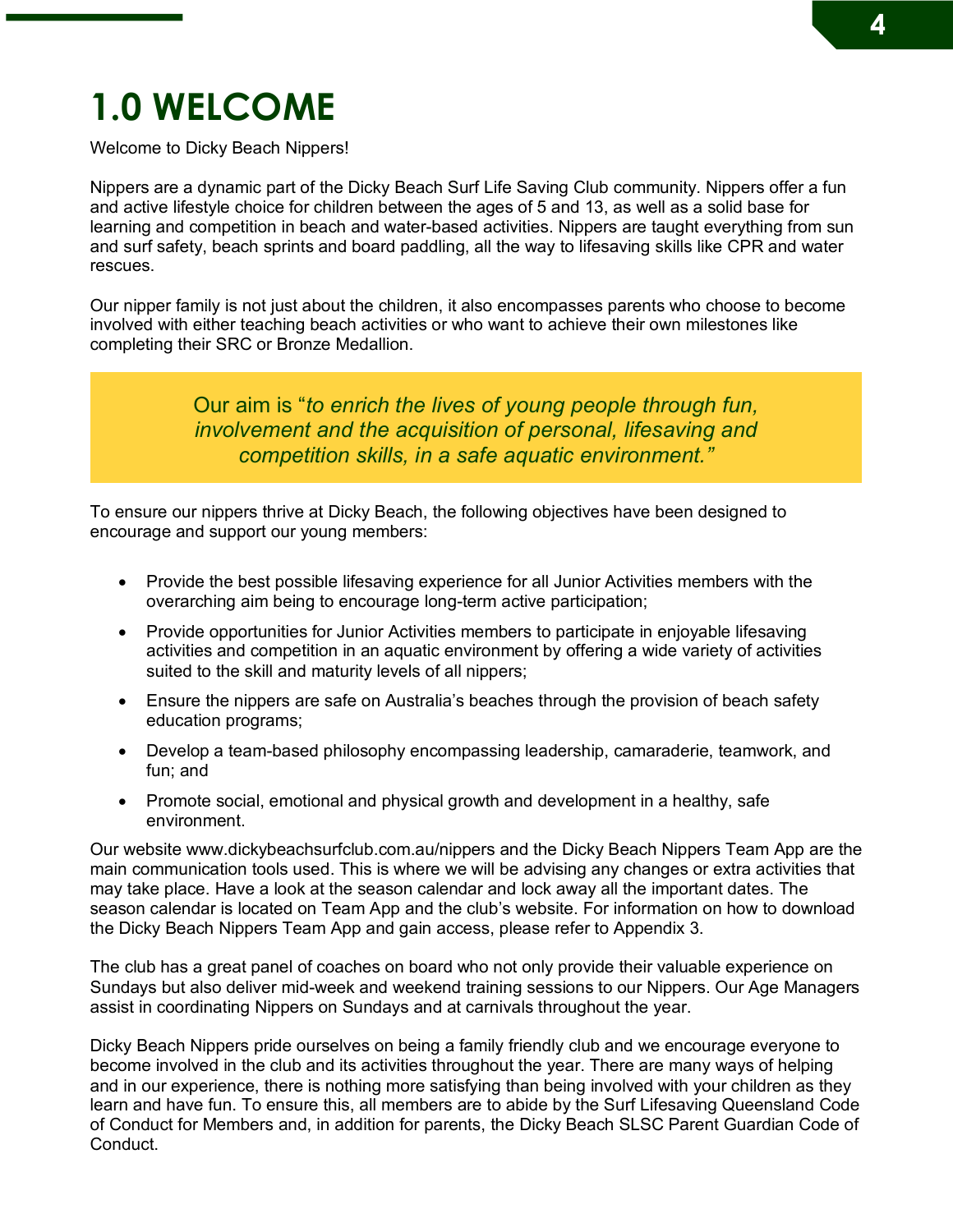### **2.0 MEMBERSHIP & SIGN-ON DAYS**

#### **2.1 What age group will my child be in?**

Nippers are grouped by the age they are on the 30th of September each year as per the following table.

| Age of Child on 30 September | <b>Age Group in Nippers</b> |
|------------------------------|-----------------------------|
| 5                            | Under <sub>6</sub>          |
| 6                            | Under <sub>7</sub>          |
| 7                            | Under 8                     |
| 8                            | Under 9                     |
| 9                            | Under 10                    |
| 10                           | Under 11                    |
| 11                           | Under 12                    |
| 12 <sub>2</sub>              | Under 13                    |
| 13                           | Under 14                    |

To join Nippers children must be at least 5 years of age on or before 30 September.

*To be eligible, children in the Under 6 age group MUST have an older sibling enrolled in our nipper program – there are no exceptions to this policy.* 

#### **2.2 Sign-On Days**

Sign-On days will be conducted at the Caloundra Aquatic Centre, Central Park Road, Caloundra.

There are two designated Sign-On days per season. Dates are advertised on the website and the Dicky Beach Nippers Team App.

All new members must attend the sign-on days. Parents/guardians must bring their child's birth certificate and proof of ID.

#### **2.3 Membership Fees**

Current membership fees are:

One Nipper & One Associate/Active Member (U6 to U14) - **\$235** Two Nippers & One Associate/Active Member (U6 to U14) - **\$290** Each Additional Nipper >2 (U6 to U14) - **\$30**

#### *Fees are non-refundable*

It is a requirement that at least one parent/guardian living at the same address as the child joins the club in addition to the child/children's membership. This policy is to ensure that the parent/guardian is covered and insured while participating in any volunteer activities.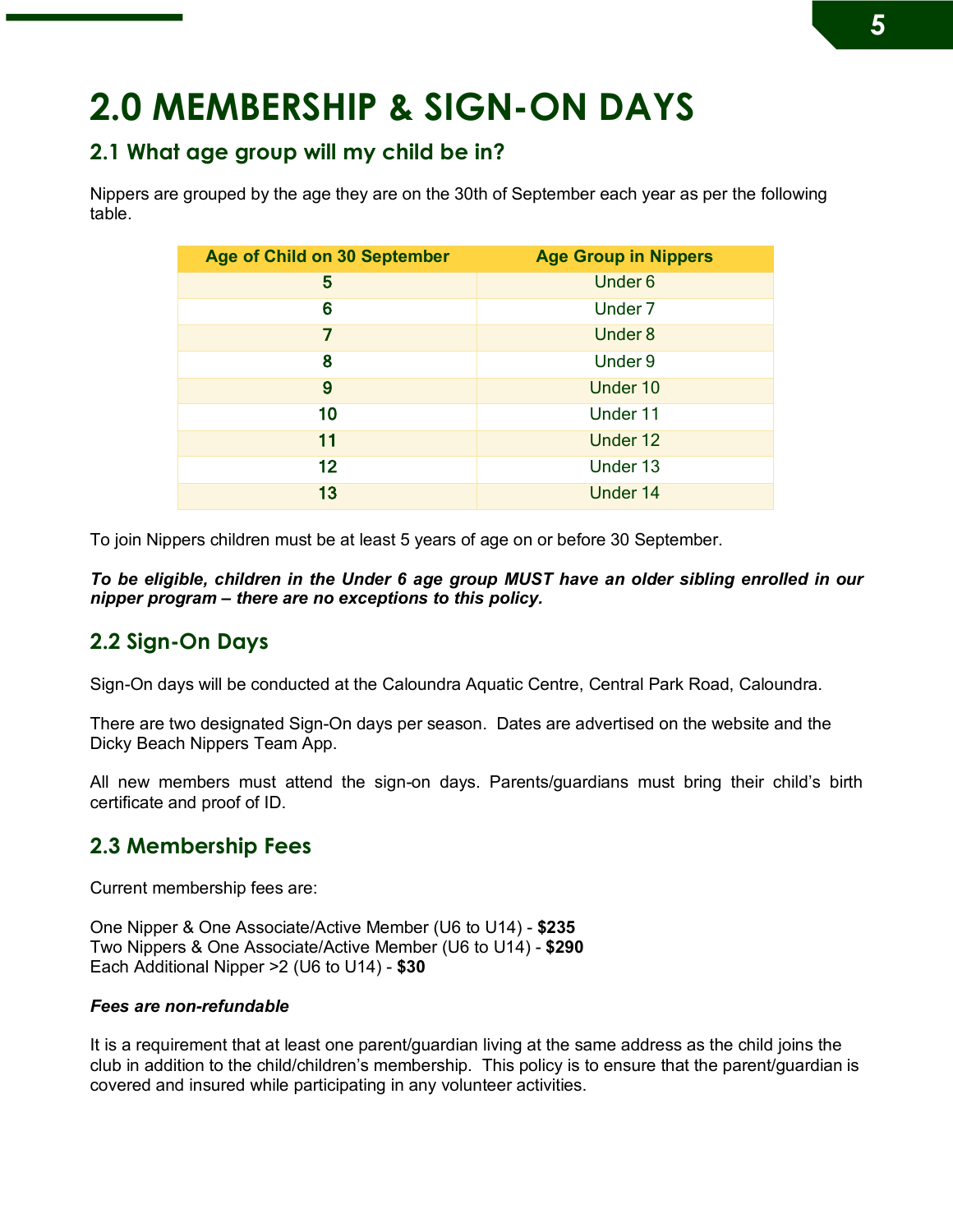### **3.0 THE NIPPER PROGRAM**

Dicky Beach Nippers are held at the Dicky Beach Surf Lifesaving Club. Nipper Sunday mornings commence with an 8:15am muster on the grass at the club house and generally finish no later than 11:30am.



Nippers is primarily held on Sunday mornings however there are occasions throughout the season where nippers will be held on a Saturday afternoon (Twilight Nippers) which will then be followed by a club BBQ.

The season calendar is published on the website and the Dicky Beach Nippers Team App and details Nipper sessions, carnivals and club events. Dates are subject to change. Any changes to the season calendar will be communicated via the Dicky Beach Nippers Team App

Nipper activities are carried out in rotation and are age group specific. Refer to the next section for age group activities that are carried out throughout the season.

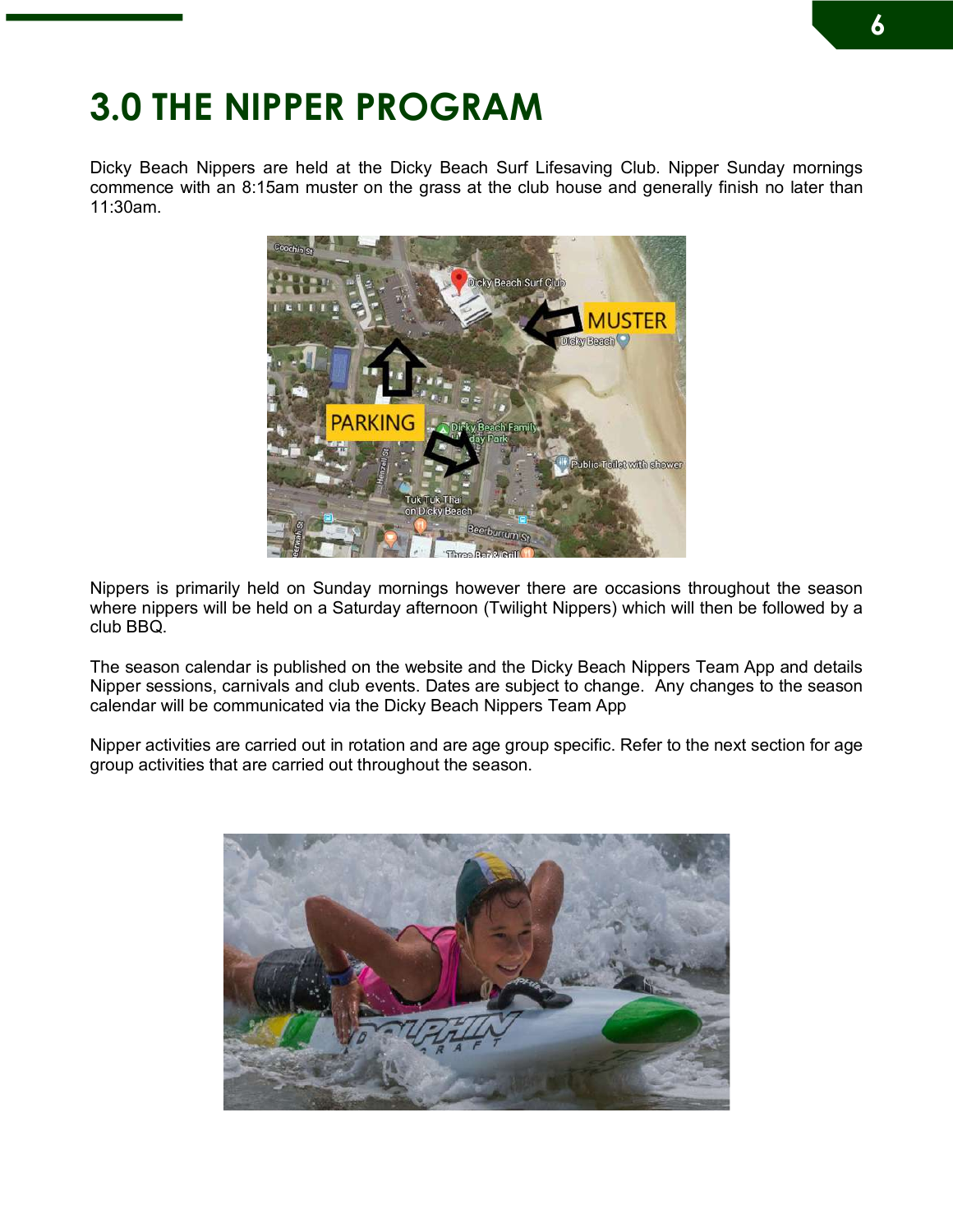## **4.0 AGE GROUP ACTIVITIES**

#### **4.1 Under 6 & 7 Green Caps**

Nippers for this age group will engage in play-based activities. They wear a florescent green cap for quick identification and are often referred to as 'Green Caps'. U6 nipper sign on is limited to children that have older siblings in the nipper program. U6 and U7 numbers are capped. U6 & U7 nippers will:



- Get to know their way around their surf club and beach.
- Understand basic safety procedures such as how to signal for help.
- Identify a variety of items that can be found at the beach.
- Understand what slip, slop, slap and slide means.
- Identify dangers at their beach.
- Identify what a lifesaver looks like and what they do.
- Identify the red and vellow flags and what they mean.
- Develop confidence in the water through play-based activities, wading and participating in run-wade-runs.
- Enjoy sand-based activities such as beach flags, beach sprinting and beach relays.

#### **4.2 Under 8**

Nippers for this age group will continue to develop confidence in nipper activities through fun-based activities. Under 8 nippers will:



- Develop an understanding of surf lifesaving in Australia.
- Recognise the diverse human and marine communities that make up a beach ecosystem.
- Be able to demonstrate sun smart guidelines and understand what happens when they're not sun smart.
- Identify dangers at their beach.
- Recognise the signs of being in trouble in the water and learn how to signal to get assistance.
- Recognise what an emergency is and learn how and when to dial '000' if an emergency arises.
- Identify the red and yellow flags and what they mean.
- Increase confidence in the water through catching waves on body boards, wading and dolphin diving.
- Enjoy sand-based activities such as beach flags and beach sprinting.
- Participate in team activities such as wade and beach sprint relays.
- Under 8 nippers who have completed their competition evaluation are eligible to compete in inter-club competitions.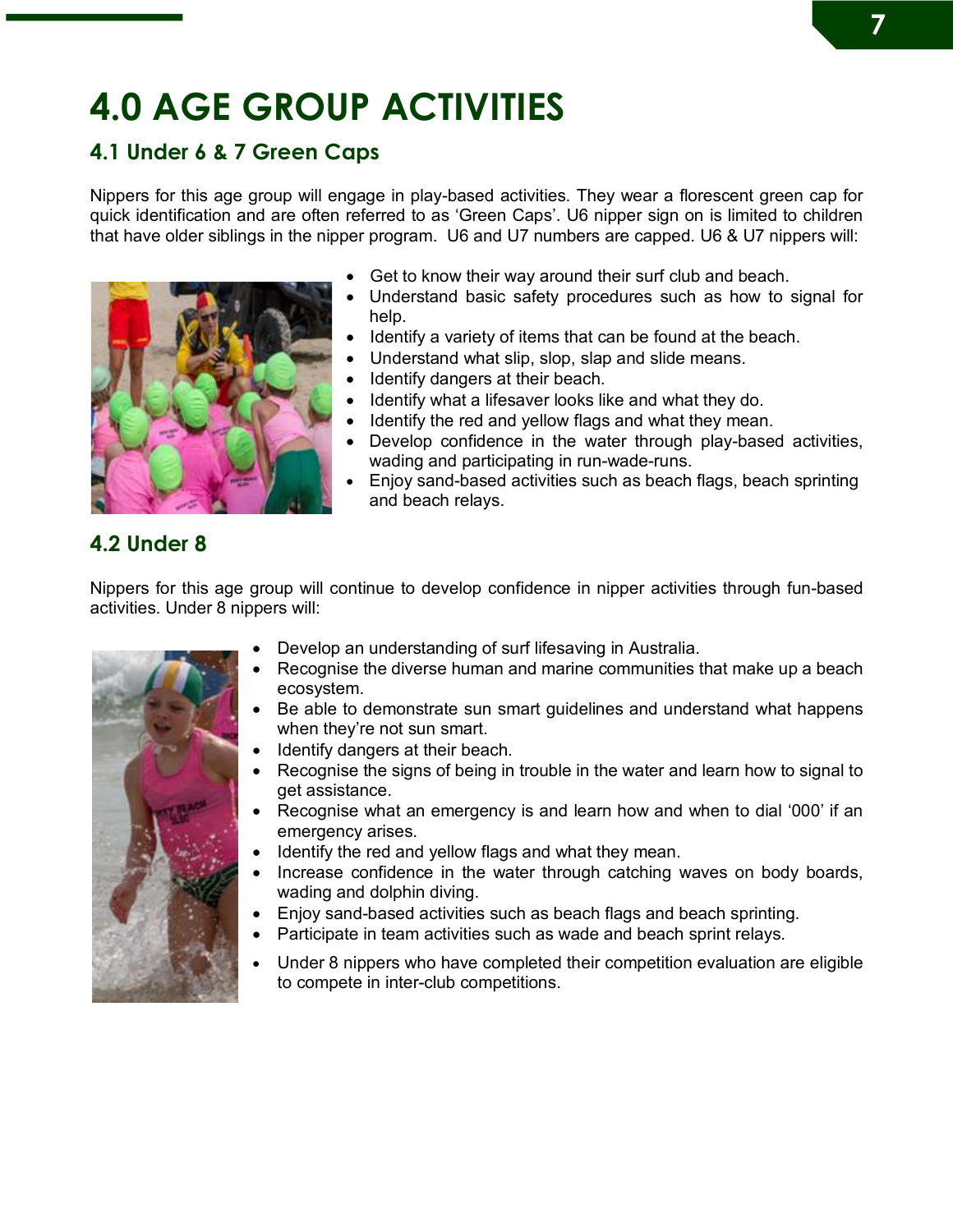#### **4.3 Under 9**

Nippers for this age group will step up to the next level and further develop confidence in the surf through participating in surf swims and board paddling activities. Under 9 nippers will:

- Further understand the club's role within surf lifesaving in Australia.
- Identify natural and man-made objects in the beach environment and recognise the environmental impact they have on the beach.
- Recognise the importance of hydration, nutrition and exercise as part of their participation in the nipper program.
- Identify surging, spilling & plunging waves and recognise the dangers swimmers can be exposed to with a changing tide.
- Identify the 5 beach safety tips using the F.L.A.G.S. acronym.
- Recognise what an emergency is and to be able to describe when and how to dial '000' if an emergency arises.
- Identify different safety signs on their beach and their meaning.
- Learn new skills such as how to paddle a nipper board, how to swim in the surf and body surfing techniques.
- Further develop running techniques on the sand and techniques for diving for beach flags.
- Participate in both land based and ocean-based team activities.
- Can represent the club at inter-club competitions, however this is optional, and they must have completed their competition evaluation swim.



#### **4.4 Under 10**

Nippers for this age group will continue to develop their skills as a junior lifesaver whilst also getting an introduction to some of the skills that a volunteer lifesaver has. Under 10 nippers will:

- Further understand the club's role within surf lifesaving in Australia.
- Understand the natural water cycle and water collection methods and identify ways in which water usage can be reduced/recycled.
- Identify and demonstrate the SunSmart guidelines and understand the consequences of skin damage caused by sunburn.
- Identify how rips are formed and what they look like and learn how to escape from a rip.
- Understand the basic principles of resuscitation.
- Learn and be able to demonstrate directional signals.
- Learn how to prevent or stop an emergency from happening.
- Recognise a rescue tube and what it is used for.
- Recognise and demonstrate how body boards can be used to assist a distressed swimmer.
- Learn how to negotiate the surf on nipper boards.
- Develop further confidence in surf swimming and body surfing techniques.
- Further develop sprinting and beach flag techniques.
- Participate in both land based and ocean-based team activities.
- Can represent the club at inter-club competitions, however this is optional, and they must have completed their competition evaluation swim.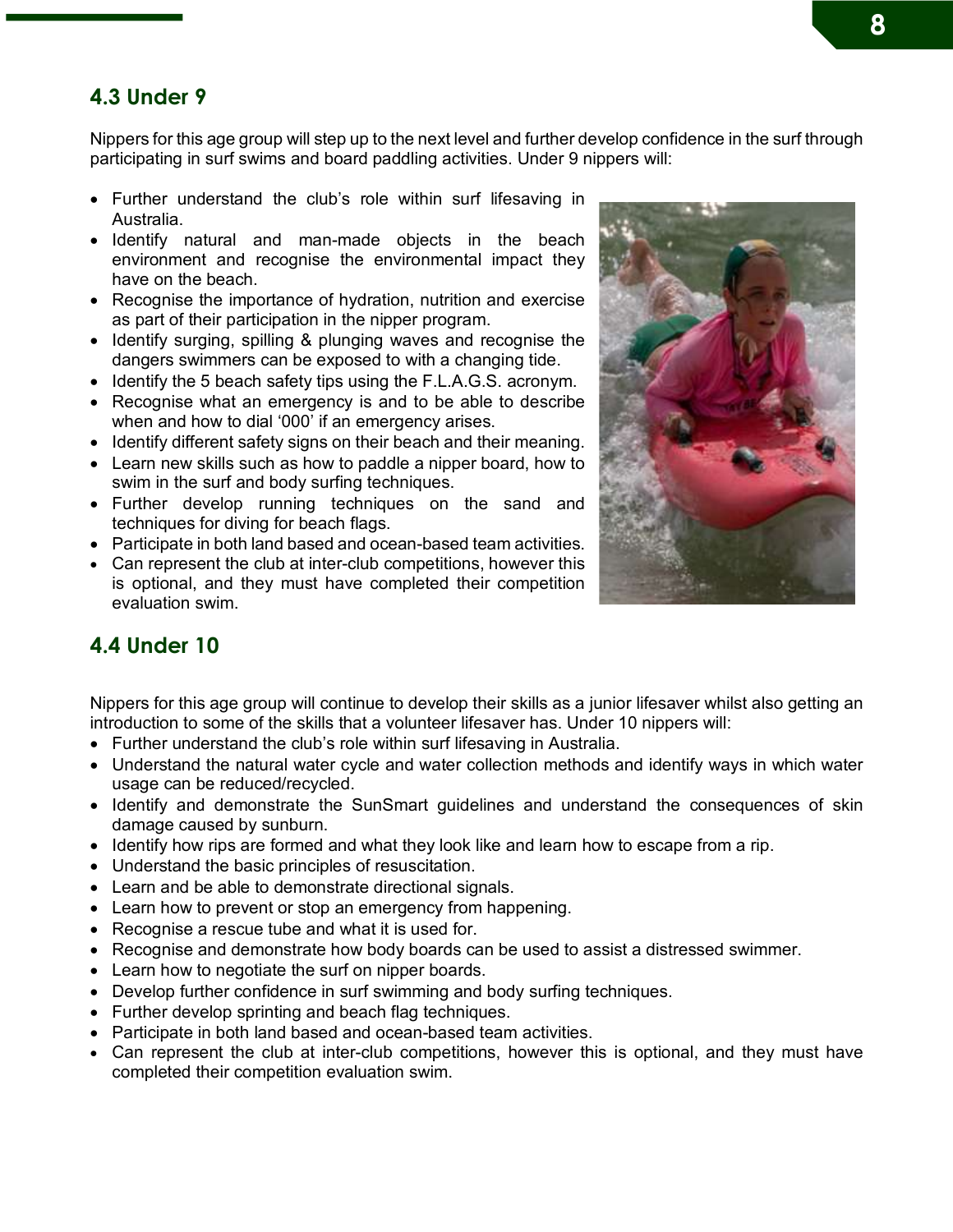#### **4.5 Under 11**

Nippers for this age group will continue to develop their skills as a junior lifesaver and learn important lifesaving techniques. Under 11 nippers will:



- Further understand the club's role within surf lifesaving in Australia.
- Recognise the difference between renewable and non-renewable energy generation and its impact on the surf club.
- Recognise 'at risk' people in a beach environment and identify actions that can be taken to help them avoid dangerous situations.
- Identify the principles of DRSABCD. Recognise and manage patients suffering from cuts and abrasions, bleeding from the nose, sprained muscle ligaments and sunburn.
- Perform cardiopulmonary resuscitation (CPR) techniques.
- Recognise the importance of beach safety signage and identify and understand safety signage on their beach.
- Develop further confidence in the surf by independently catching waves on nipper boards, surf swimming and body surfing.
- Learn how to perform an ironman/ironwoman race.
- Further develop starting techniques for beach sprinting and beach flags.
- Be part of a team and learn how to perform board rescue races, board relay races, cameron relay races and beach sprint relays.
- Can represent the club at inter-club competitions, however this is optional, and they must have completed their competition evaluation swim.

#### **4.6 Under 12**

Nippers for this age group will continue to consolidate their skills as a junior lifesaver as their confidence develops both on the beach and in the ocean. Under 12 nippers will:

- Understand the rights and responsibilities as a member of surf lifesaving Australia.
- Understand how weather can affect both the beach environment and beach users, identify natural and man-made causes of erosion and their impact on the beach environment.
- Identify the consequences of not being SunSmart, identify what skin cancer is and what causes it.
- Recognise that staying fit and healthy is important as a lifesaver and identify ways to stay fit and healthy during nipper activities.
- Identify the different types of rip currents and how to use rip currents to assist in surf swimming and rescues.
- Identify the role of the body's circular system, skeletal system, respiratory system and nervous system. Understand how the body's major organ systems relate to First Aid scenarios.
- Identify the principles of DRSABCD. Recognise and manage patients suffering from cramping, fainting and shock.
- Perform cardiopulmonary resuscitation (CPR) techniques.
- Demonstrate directional signals.
- Identify the role of a beach patrol and the role of lifesavers during a patrol.
- Recognise and demonstrate how nipper boards can be used to assist a distressed swimmer.
- Develop strategies for negotiating the surf efficiently on nipper boards, surf swimming and body surfing.

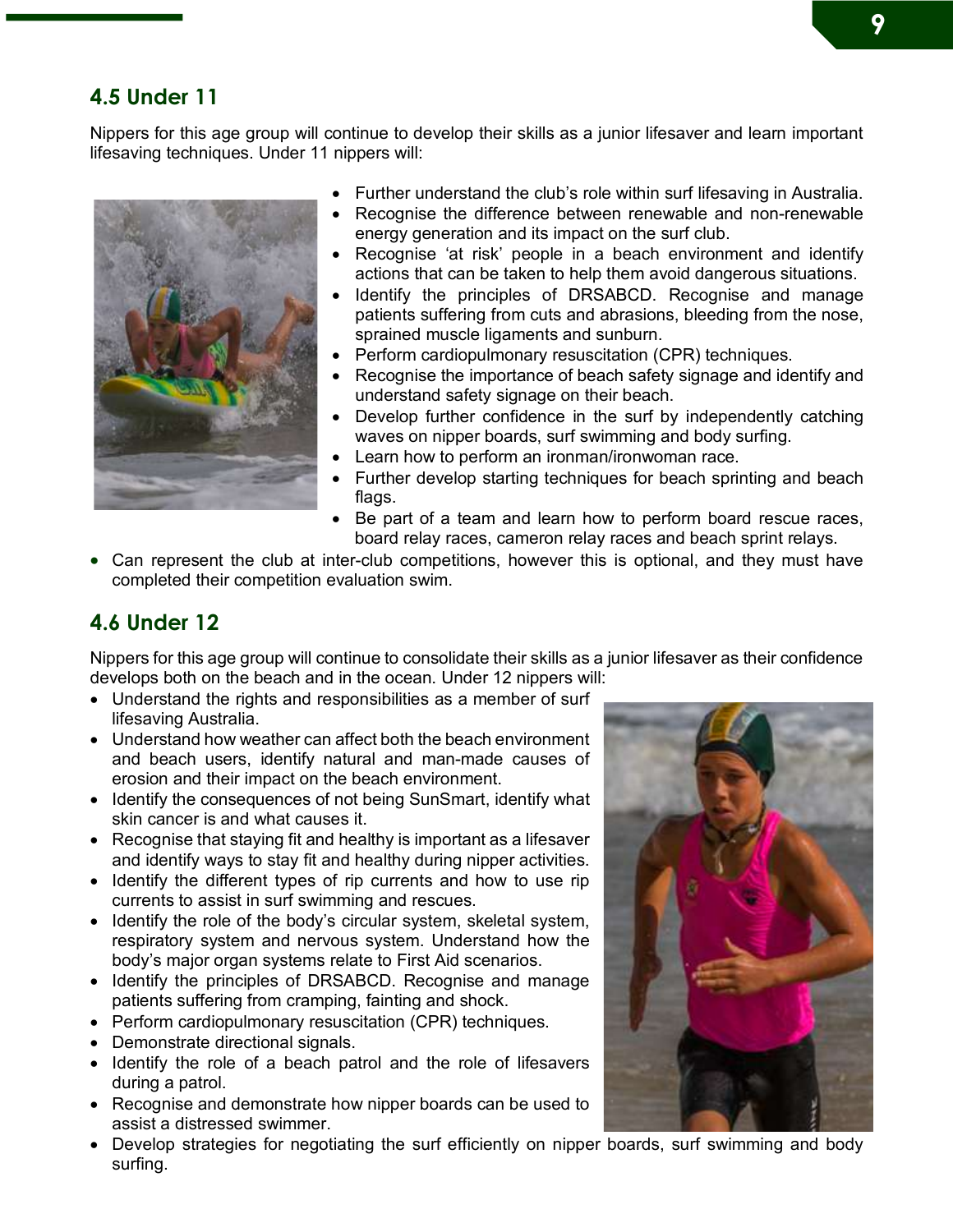- Develop race strategies for beach sprinting and beach flags.
- Be part of a team and perform board rescue races, board relay races, Cameron relay races and beach sprint relays.
- Can represent the club at inter-club competitions, however this is optional, and they must have completed their competition evaluation swim.

#### **4.7 Under 13**

Nippers for this age group generally have a high level of confidence in the surf and on the beach. They are involved with mentoring younger nipper age groups and they will have the opportunity to participate in a Resuscitation camp as the focus for this age group turns toward developing their skills as future volunteer lifesavers. Under 13 nippers will:

- Understand the basic principles of surf lifesaving Australia membership.
- Understand global warming and climate change to identify their impacts on our beach environment.
- Identify and understand the ten SLSA beach safety tips.
- Participate in a fully supervised overnight camp focusing on resuscitation and first-aid skills such as:
	- Identify how to minimise the risk of cross infection when delivering first aid and resuscitation
	- Identify the role of the body's circular system, skeletal system, respiratory system and nervous system. Understand how the body's major organ systems relate to First Aid scenarios.
	- Identify the principles of DRSABCD. Recognise and manage patient suffering from cuts and abrasions, bleeding from the nose, sprained muscle ligaments, sunburn, cramping, fainting, shock, needle-stick injuries and bleeding.
	- Perform cardiopulmonary resuscitation (CPR) techniques.



- Recognise the importance of communication and identify ways to communicate with beach users.
- Identify volunteer and professional emergency services in the local area.
- Learn how to swim and perform rescues using rescue tubes.
- Develop strategies for negotiating the surf efficiently on nipper boards, surf swimming and body surfing.
- Develop race strategies for beach sprinting and beach flags.
- Be part of a team and perform board rescue races, board relay races, Cameron relay races and beach sprint relays.
- Can represent the club at inter-club competitions, however this is optional, and they must have completed their competition evaluation swim.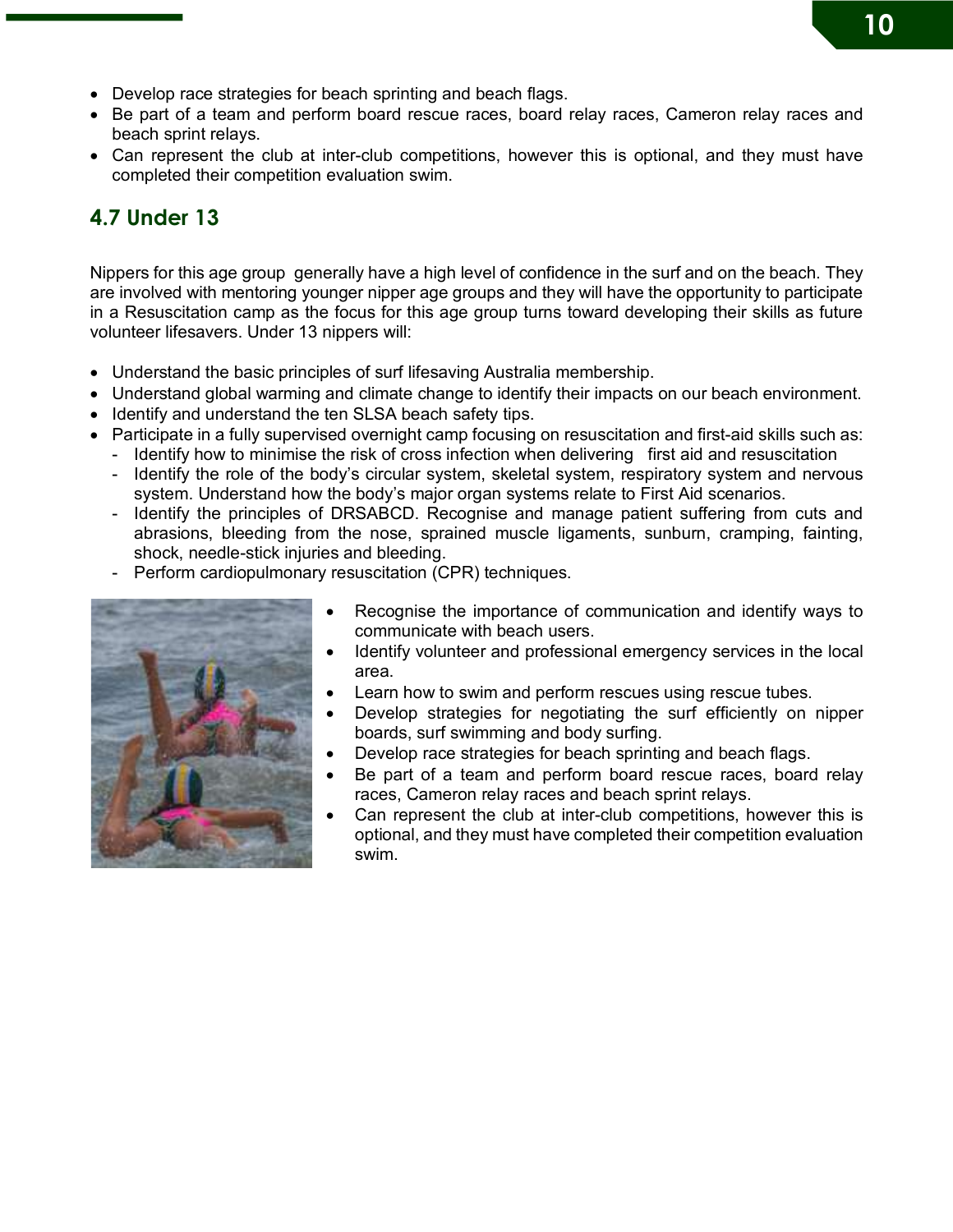#### **4.8 Under 14**

Nippers in this age group gain the skills required to become fully qualified volunteer lifesavers. This occurs during a combined Surf Rescue & Bronze camp over the September school holidays. Along with performing volunteer patrols they will continue to participate in the nipper program. This is an exciting age group as there are several opportunities for them to further develop their lifesaving skills, compete in different disciplines and mentor younger nipper age groups. They will also graduate from using nipper boards to using mals. Under 14 nippers will have the opportunity to:



- Keep participating in the nipper program.
- Participate in a fully supervised week-long camp focusing on resuscitation and first-aid skills to become a fully qualified volunteer lifesaver.
- Do patrols as a volunteer lifesaver.
- Compete in various disciplines such as:
	- Surf Rescue Events Patrol Competition, First-aid Competition and Champion Lifesaver.
	- Surf Board Riding
	- Surf Sports Events same events for nippers
	- Note: When older they can compete on surf ski's, in surfboats as part of a team and IRB competition.
- Participate in youth development activities.

#### **4.9 Nipper Club Captains**

Each year Dicky Beach SLSC will select Nipper Club Captains from the Under 13 Age Group, for the successful candidates to represent the club to following season whilst they are in Under 14s.

The process of selecting Nipper Captains presents an opportunity for our young lifesavers to take on a leadership role within the Club. The captains are selected from nominated candidates who have demonstrated a commitment to the Club, its values and act as a role model for younger members.

Details regarding the nomination criteria and selection process can be found on the website at www.dickybeachsurfclub.com or under the Documents section of the Dicky Beach Nippers Team App.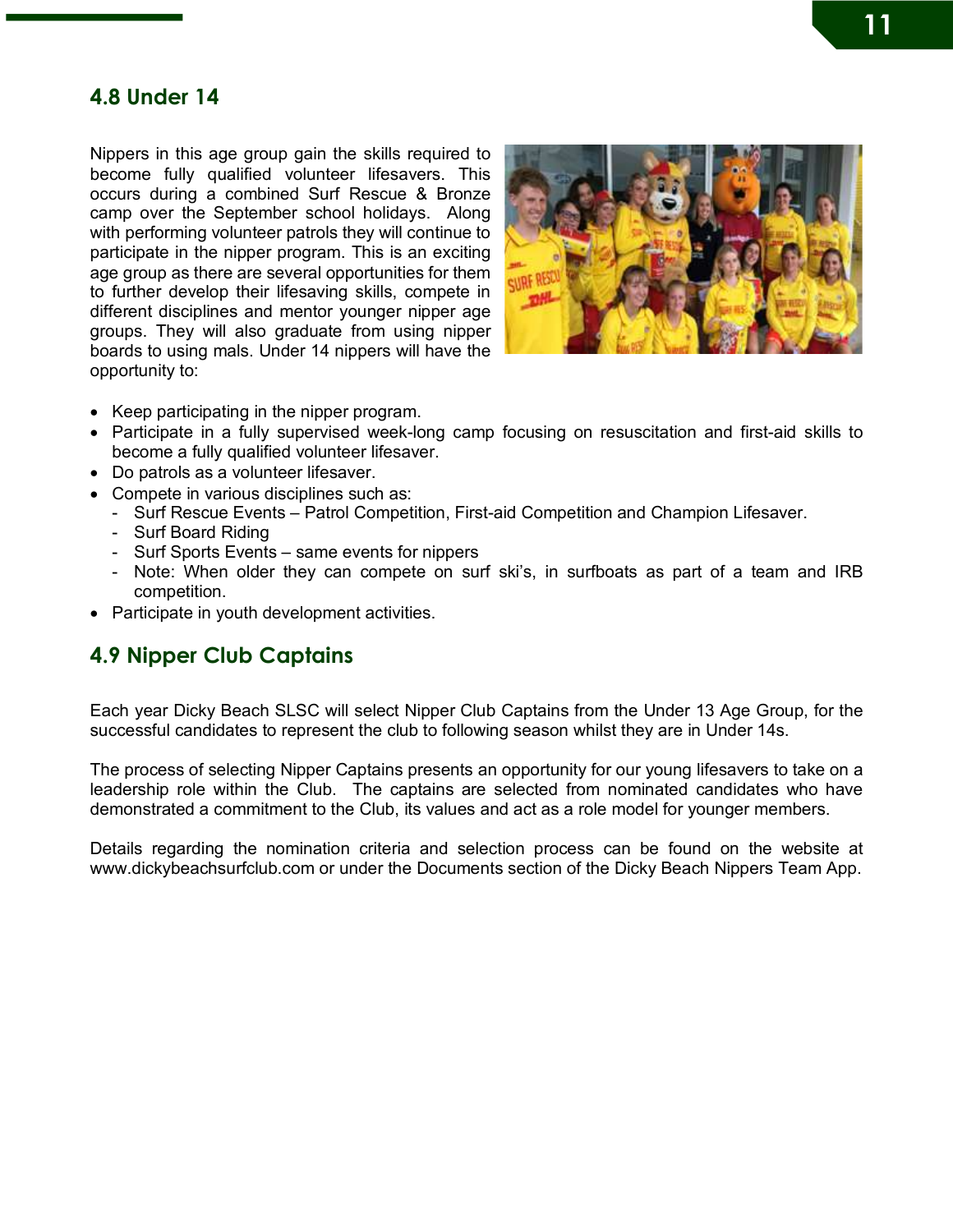### **5.0 AWARDS**

#### **5.1 Surf Life Saving Awards**

Not only is Nippers a fun way for children to enjoy the beach in a safe environment, it also offers an educational pathway through the delivery of the SLSA Junior Development Program. This program is designed to ensure children have fun at the beach while participating in lessons that will provide them with a pathway to become a fully rounded participant in both lifesaving and sport activities. The program includes a wide range of subjects and skills relative to the aquatic environment and prepares Nippers for their transition to becoming a senior member and aims to promote the spirit of camaraderie and citizenship within the community.

As part of the Nippers program, children have the opportunity to gain a junior development award each season; each member should be encouraged to attain their respective age award.

#### *Members wishing to compete in Surf Life Saving Queensland State Youth Championship events must complete their respective Junior Activities Age Award at least two weeks prior to the close of entries for the Sunshine Coast Branch Championships, and preferably by 31 December.*

The Age Awards are as follows:

- U6 Surf Play 1
- U7 Surf Play 2
- U8 Surf Aware 1
- U9 Surf Aware 2
- U10 Surf Safe 1
- U11 Surf Safe 2
- U12 Surf Smart 1
- U13 Surf Smart 2 (includes Resuscitation Certificate)
- U14 Surf Rescue Certificate (SRC)
- •

As Surf Education is delivered throughout the season it is important to ensure your child is attending Nippers regularly to ensure they aren't missing out on key aspects of these awards. Age Manager will inform you of important educate lessons on a week-to-week basis.

#### *It is the parent and Nippers responsibility to ensure that any missed education is caught up before Age Awards are processed – particularly if your child is intending to compete at the Sunshine Coast Branch Championships and/or Surf Life Saving Queensland State Youth Championships.*

Please contact the JAC Registrar if you are unsure if your child has met the necessary requirements.

#### **5.2 Perpetual Club Awards**

Each season Dicky Beach Surf Life Saving Club recognises the outstanding achievement of our Nippers at our end of season presentation day. The purpose of the awards are not only to recognise achievement in surf sports, but also to acknowledge participation in the Nipper program, and reward those Nippers who exemplify our Club values.

A full list of Awards including the selection criteria is available on the website at www.dickybeachsurfclub.com.au/nippers and under the Documents section on the Dicky Beach Nippers Team App.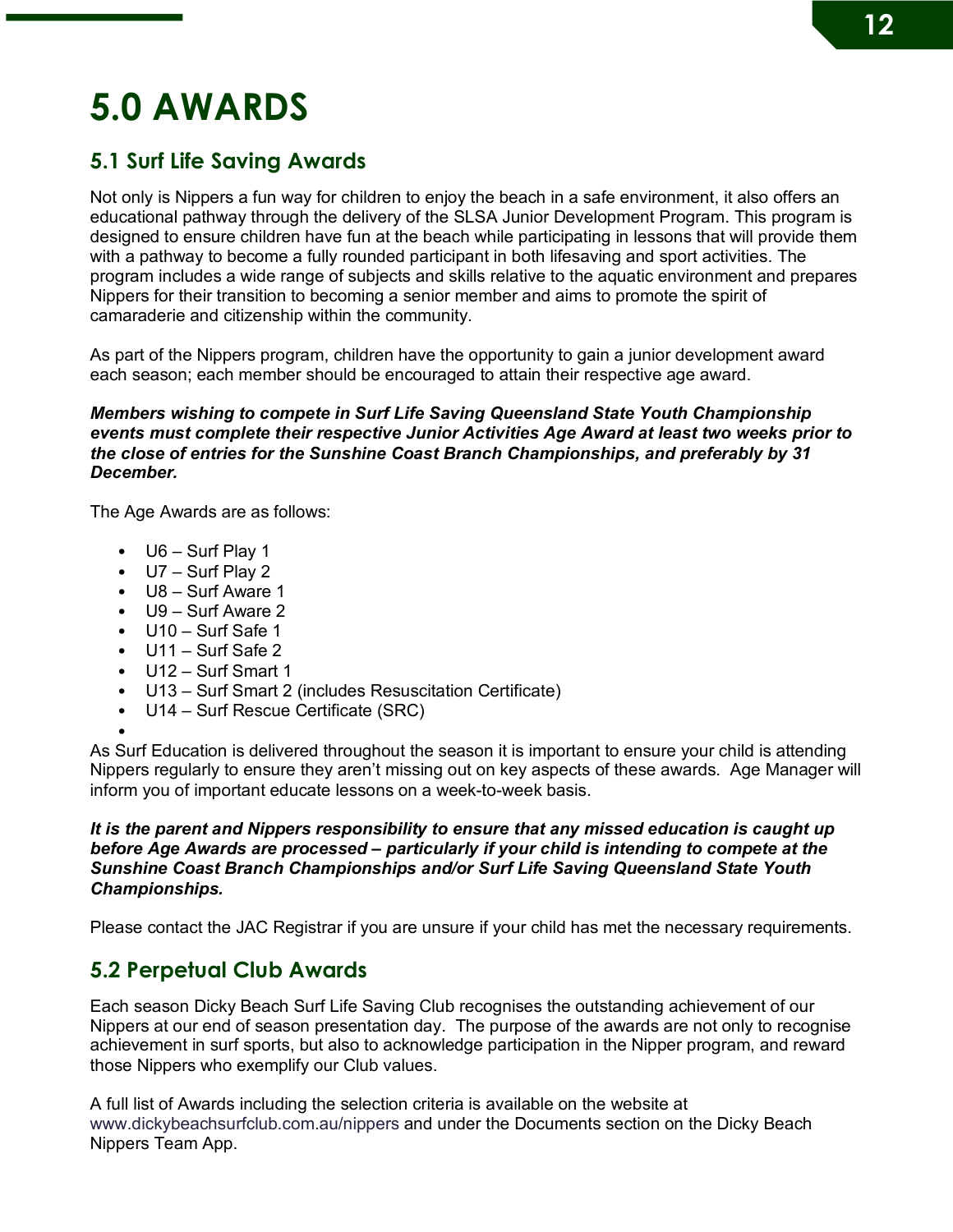### **6.0 SWIMMING COMPETENCY**

#### **6.1 Swimming ability required for nippers**

It must be strongly emphasised that Nippers does NOT teach children how to swim. Many of the activities that will be completed by children as part of nippers will be conducted in the water. To ensure that all children have achieved a suitable swimming ability to allow them to participate in these activities, SLSQ has developed a Junior Preliminary Skills Evaluation for each age group. This is broken into three levels:

| <b>Swimming</b><br>ability to join<br>nippers<br>(Pool<br><b>Evaluation)</b>                                              | Every nipper is required to participate in a Pool Evaluation, prior to any<br>activities being undertaken. It includes a pool swim and a timed survival float.<br>This will occur as part of the sign on process and prior to the commencement<br>of the season.<br>Any child that does not meet the required Pool Evaluation level cannot<br>participate in any nipper activities until the child can successfully complete the<br>evaluation.<br>Pool evaluations will be undertaken at Sign-On days, or your child can be<br>signed off by an accredited swimming instructor.<br>Pool Evaluation forms can be found on the website at<br>www.dickybeachsurfclub.com.au/nippers or in the Documents section of<br>the Dicky Beach Nippers Team App.                                                                                                                                                                                                                                                                                                                                                                                                                                     |
|---------------------------------------------------------------------------------------------------------------------------|-------------------------------------------------------------------------------------------------------------------------------------------------------------------------------------------------------------------------------------------------------------------------------------------------------------------------------------------------------------------------------------------------------------------------------------------------------------------------------------------------------------------------------------------------------------------------------------------------------------------------------------------------------------------------------------------------------------------------------------------------------------------------------------------------------------------------------------------------------------------------------------------------------------------------------------------------------------------------------------------------------------------------------------------------------------------------------------------------------------------------------------------------------------------------------------------|
| <b>Swimming</b><br>ability to do<br>ocean-based<br>nipper activities<br>(Competency<br><b>Beach</b><br><b>Evaluation)</b> | Every nipper must also complete the Competency Beach Evaluation (Run-<br>Swim-Run) prior to any nipper water activities being undertaken and so that<br>they can gain their age award. This ensures that all children can demonstrate<br>a standard of competence to enable preliminary levels of survival skills at a<br>beach with conditions that would be experienced during weekly junior<br>activities programs and also enables a water safety ratio of 1:5.<br>NOTE: If a nipper is not able to complete this assessment they will require a<br>water safety ratio of 1:1 for all water-based activities. Their level of<br>participation will be dependent on the available numbers of water safety in<br>any given arena. It is strongly recommended that all children who participate<br>in the nipper program be involved in a weekly pool swim program as it helps<br>to develop their confidence in the ocean.<br>Note that the Run-Swim-Run is defined as a continuous beach run, open<br>water swim completed by using a continuous over arm stroke and another<br>continuous beach run measured to the specified distance relevant to each<br>junior activity age group. |
| <b>Swimming</b><br>ability to<br>compete at<br>nipper<br>carnivals<br>(Competition<br><b>Evaluation)</b>                  | From the age of 7 (Under 8) nippers may begin to compete in inter-club<br>competition. To ensure that all nippers who wish to compete have the ability,<br>strength and fitness standard required for competition they must be able to<br>complete the junior competition evaluation for their age group. The junior<br>competition evaluation is based on the swim competition distances as set out<br>in the SLSA Australian Surf Sports Manual for the relevant age group and is a<br>standard in the form of an open water swim.                                                                                                                                                                                                                                                                                                                                                                                                                                                                                                                                                                                                                                                      |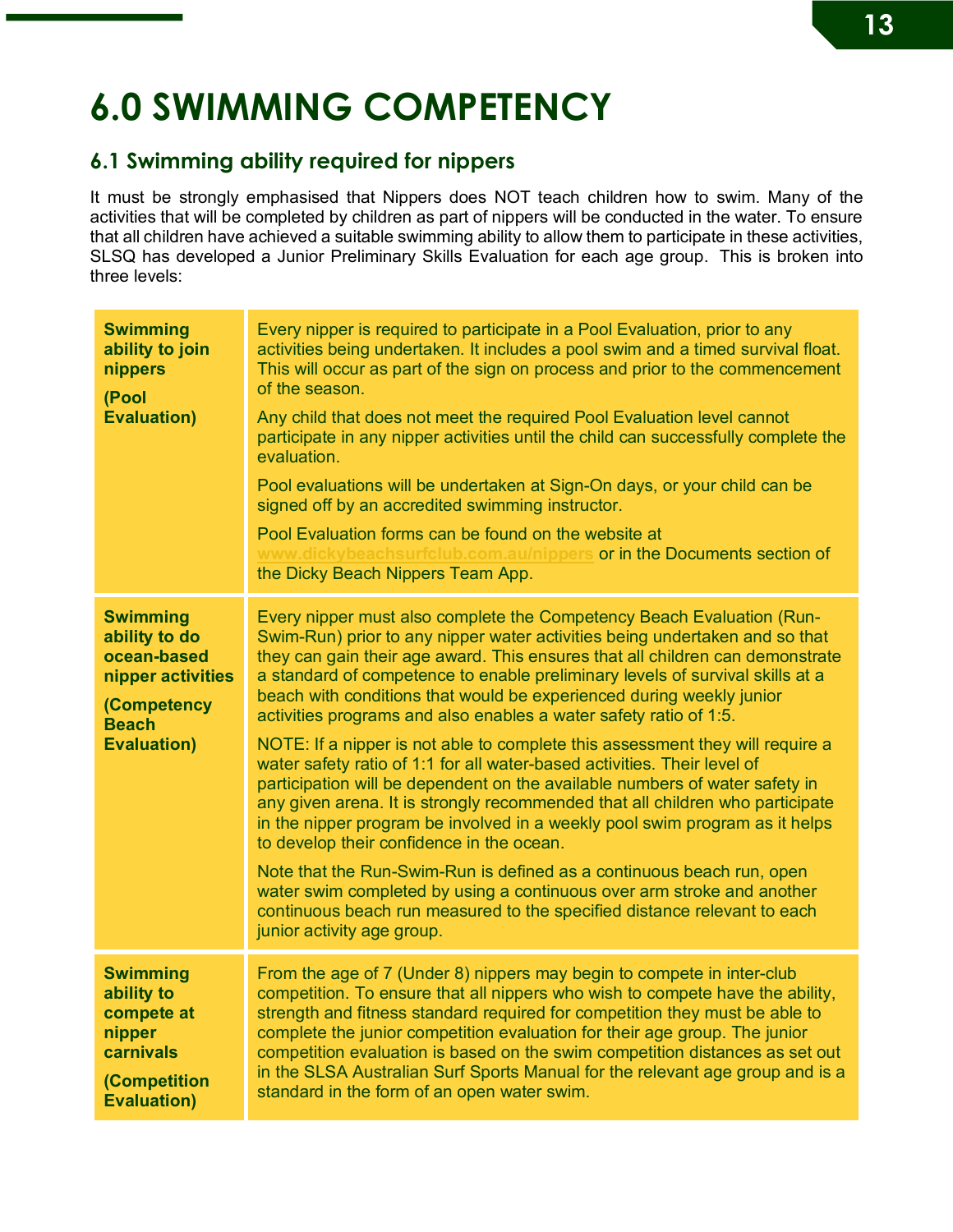#### **5.2 Preliminary Competency Evaluations** *The distances below are standard; however some branches may set distances above the standard. Please ensure that you liaise with your respective branch to meet their standard.*

|                     | <b>Preliminary Evaluations</b>                                                                                                                                                        |                                                                                                                                                                                                                                                                                             |                                                                                                                                                                                                                                                                   |                                                                                                                                                                      |
|---------------------|---------------------------------------------------------------------------------------------------------------------------------------------------------------------------------------|---------------------------------------------------------------------------------------------------------------------------------------------------------------------------------------------------------------------------------------------------------------------------------------------|-------------------------------------------------------------------------------------------------------------------------------------------------------------------------------------------------------------------------------------------------------------------|----------------------------------------------------------------------------------------------------------------------------------------------------------------------|
|                     | <b>Pool Evaluation</b>                                                                                                                                                                | <b>Competency Beach Evaluation</b><br>(Run-Swim-Run)                                                                                                                                                                                                                                        | <b>Competition Evaluation</b>                                                                                                                                                                                                                                     | <b>Age Award</b>                                                                                                                                                     |
| <b>Water Safety</b> | 1:5                                                                                                                                                                                   | 1:5                                                                                                                                                                                                                                                                                         | 1:5                                                                                                                                                                                                                                                               | 1:5                                                                                                                                                                  |
| <b>Under 6</b>      | Kick on wall with face in water<br>30 second float                                                                                                                                    | Nil<br>(shallow water activities only)                                                                                                                                                                                                                                                      | <b>NA</b><br>(No Competition)                                                                                                                                                                                                                                     | Surf Play 1                                                                                                                                                          |
| <b>Under 7</b>      | Torpedo (push off wall) with<br>face in the water<br>30 second float                                                                                                                  | Nil<br>(shallow water activities only)                                                                                                                                                                                                                                                      | <b>NA</b><br>(No Competition)                                                                                                                                                                                                                                     | Surf Play 2                                                                                                                                                          |
| <b>Under 8</b>      | 25 metre swim<br>(freestyle)<br>1 minute survival float                                                                                                                               | 25m-25m-25m<br>Run-Wade-Run                                                                                                                                                                                                                                                                 | 25m-25m-25m<br>Run-Wade-Run                                                                                                                                                                                                                                       | Surf Aware 1                                                                                                                                                         |
| <b>Under 9</b>      | 50 metre swim<br>(freestyle)<br>1 minute survival float                                                                                                                               | 50m-50m-50m<br>Run-Swim-Run                                                                                                                                                                                                                                                                 | Minimum 150m open water<br>swim<br>(competition course distance as<br>per competition manual)                                                                                                                                                                     | Surf Aware 2                                                                                                                                                         |
| Under 10            | 50 metre swim<br>(freestyle)<br>1.5 minute survival float                                                                                                                             | 50m-50m-50m<br>Run-Swim-Run                                                                                                                                                                                                                                                                 | Minimum 150m open water<br>swim<br>(competition course distance as<br>per competition manual)                                                                                                                                                                     | Surf Safe 1                                                                                                                                                          |
| Under 11            | 100 metre swim<br>(freestyle)<br>2 minute survival float                                                                                                                              | 50m-100m-50m<br>Run-Swim-Run                                                                                                                                                                                                                                                                | Minimum 288m open water<br>swim<br>(competition course distance as<br>per competition manual)                                                                                                                                                                     | Surf Safe 2                                                                                                                                                          |
| Under 12            | 100 metre swim<br>(freestyle)<br>2 minute survival float                                                                                                                              | 50m-100m-50m<br>Run-Swim-Run                                                                                                                                                                                                                                                                | Minimum 288m open water<br>swim<br>(competition course distance as<br>per competition manual)                                                                                                                                                                     | Surf Smart 1                                                                                                                                                         |
| Under 13            | 150 metre swim<br>(freestyle)<br>3 minute survival float                                                                                                                              | 100m-100m-100m<br>Run-Swim-Run                                                                                                                                                                                                                                                              | Minimum 288m open water<br>swim<br>(competition course distance as<br>per competition manual)                                                                                                                                                                     | Surf Smart 2                                                                                                                                                         |
| <b>Under 14</b>     | 200 metre swim<br>(freestyle, in less than 5<br>minutes)<br>3 minute survival float                                                                                                   | 100m-100m-100m<br>Run-Swim-Run                                                                                                                                                                                                                                                              | Minimum 288m open water<br>swim<br>(competition course distance as<br>per competition manual)                                                                                                                                                                     | Surf Rescue Certificate<br>(MUST be assessed by<br>SRC/Bronze Assessor)                                                                                              |
| <b>Assessor</b>     | <b>Bronze Accredited Swim</b><br>Coach; OR<br>SLSA Level 1 Surf Coach; OR<br>AUSTSWIM Instructor; OR<br>Junior Activities Accreditation<br>Officer; OR<br>Assessor (SRC/Bronze).      | Assessor (SRC/Bronze)<br>Junior Activities Accreditation Officer                                                                                                                                                                                                                            |                                                                                                                                                                                                                                                                   |                                                                                                                                                                      |
| <b>Notes</b>        | Every junior member must<br>successfully complete the pool<br>evaluation prior to undertaking<br>competency beach evaluation.<br>This is a standard water<br>proficiency requirement. | Every junior member must<br>successfully complete the beach<br>evaluation prior to undertaking<br>the competition evaluation.<br>Any child that does not meet the<br>required evaluation level will<br>require a higher level of<br>supervision when involved in<br>water based activities. | The competition evaluation must<br>be achieved before being eligible<br>to compete in inter-club<br>competition. This is a standard<br>open water proficiency<br>requirement. Distances may be<br>adjusted by the Chief Assessor<br>dependent on risk assessment. | If a child wishes to compete in<br>a Branch and/or State<br>Championship event, their<br>respective age award must be<br>completed prior to close of<br>nominations. |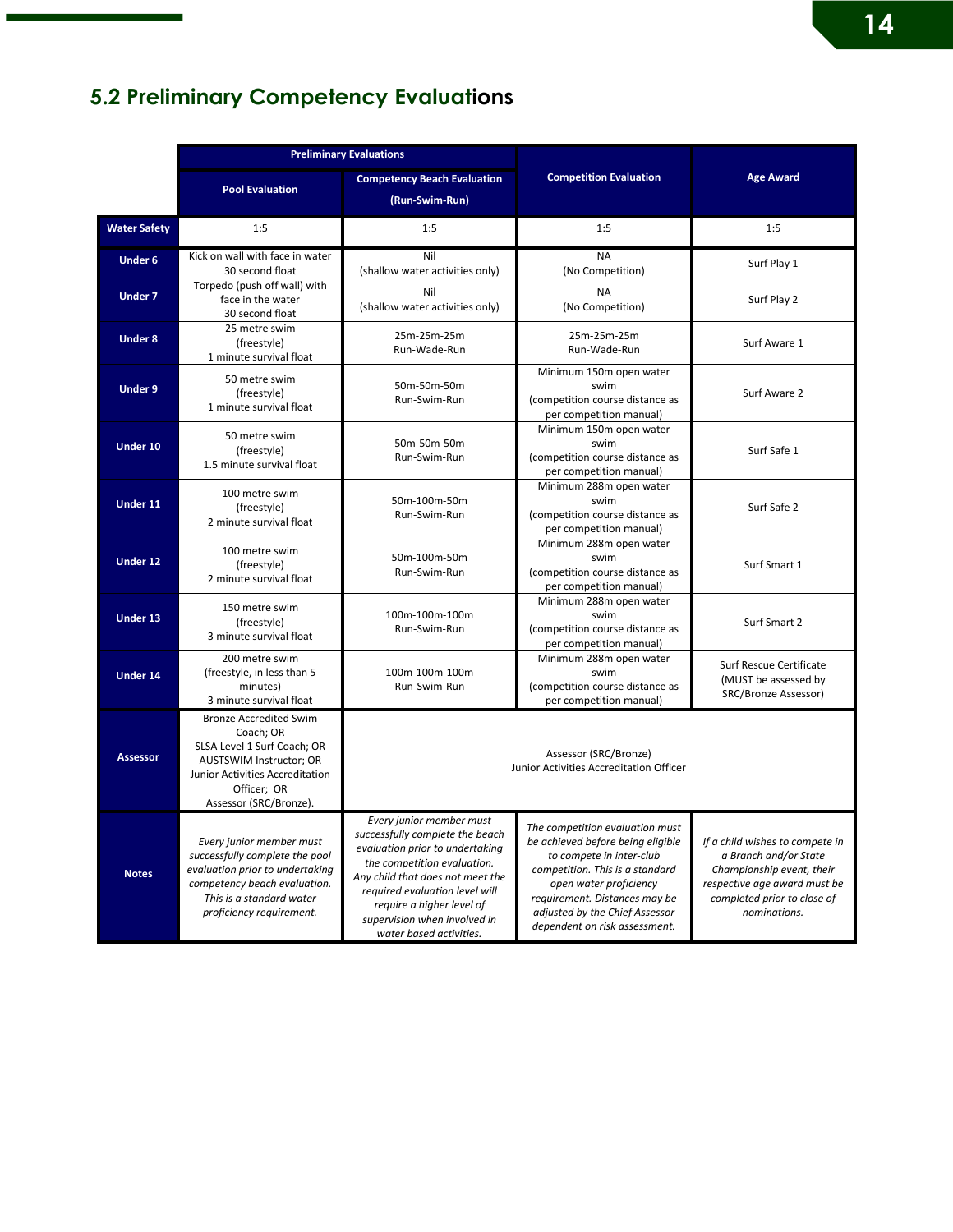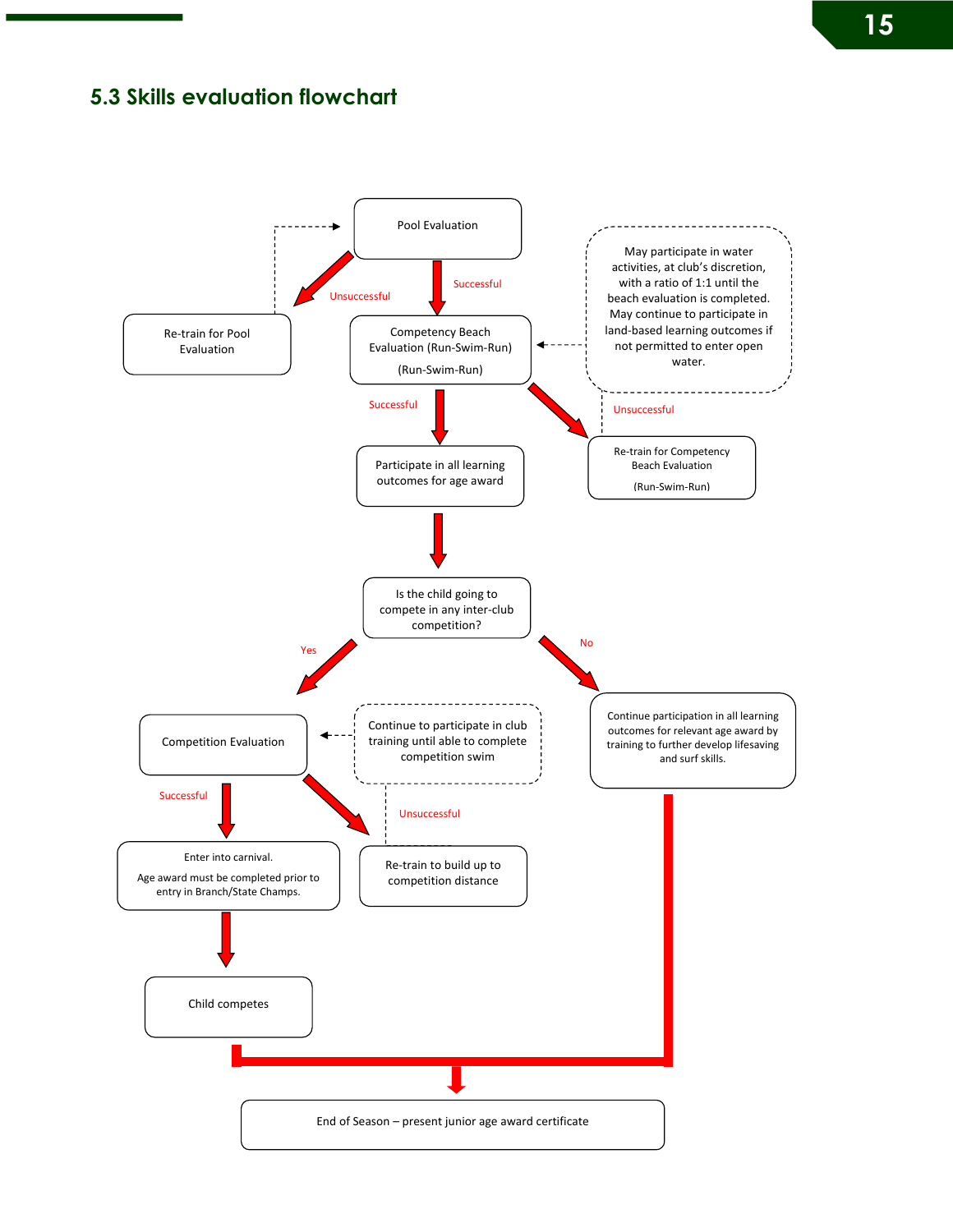## **7.0 NIPPER SUNDAYS**

#### **7.1 Check-list for Nipper Sundays**

- Arrive early for muster which commences at **8:15am SHARP**
- Ensure all family members bring their own labelled water bottle.
- Ensure all family members are wearing WATER RESISTANT sunscreen. Zinc or water-resistant make-up are also excellent for the facial areas as they tend not to run into and irritate the eyes.
- At muster parents/guardians are to **sign on** their child/children with each respective Age Manager.
- The following items are required to participate in nipper Sundays:
	- Swimmers note it is preferred that nippers wear the Dicky Beach club togs when representing the club at carnivals.
	- Dicky Beach fluorescent pink rashie (Not-faded)
	- Dicky Beach green, yellow and white striped club cap (fluorescent green for U6 & U7's). Note that this cap MUST be worn always once nippers are signed on.
- The following items are also recommended for nipper Sundays:
	- Swimming goggles
	- Hat to wear in between nipper rotations
	- Long sleeved shirt to wear in between nipper rotations
	- Towel
	- Wet suit top / Wind jacket on windy or cooler days
- Ensure all personal items are clearly labelled including rashies and caps.
- At the conclusion of nippers parents/guardians are to **sign off** their child/children with each respective Age Manager.
- Nippers must remove their cap once they are signed off for the day.
- Parents MUST be in attendance on the beach throughout the nipper program with their child. Parents should endeavour to be readily available in the near vicinity of their child's activity in event their child requires assistance, as Age Managers have many children to supervise. This is particularly important in the younger age groups.
- Parents of green caps must attend all times unless they have designated another carer to be available in their absence.
- If for any reason your child should leave the group, the Age Manager MUST be notified on departure from and return to the activity area.
- All nippers MUST be supervised by parents/guardians within the club, including the shower/toilet area.

#### **7.2 Apparel and Merchandise**

Clothing, swimwear, caps and other apparel/merchandise is available for purchase at the uniform shop (canteen) on the Sign-On days and most Sunday mornings from 8.00am.

As mentioned above the following items are COMPULSORY:

**CAPS:** It is a Surf Life Saving Australia that all Nippers must wear their club caps at all times whilst on the beach. This encourages a sense of belonging but also makes identification on a busy beach and in the water much easier. If you do not have a club cap you will NOT be permitted to participate. Under 6s and Under 7s are required to wear a fluorescent green cap.

**HIGH-VIS RASH VEST/SHIRT:** It is a Surf Life Saving Queensland requirement that all Nippers participating in aquatic activity (including training sessions, Nippers and carnivals) MUST wear a PINK High-Visibility rash vest/shirt.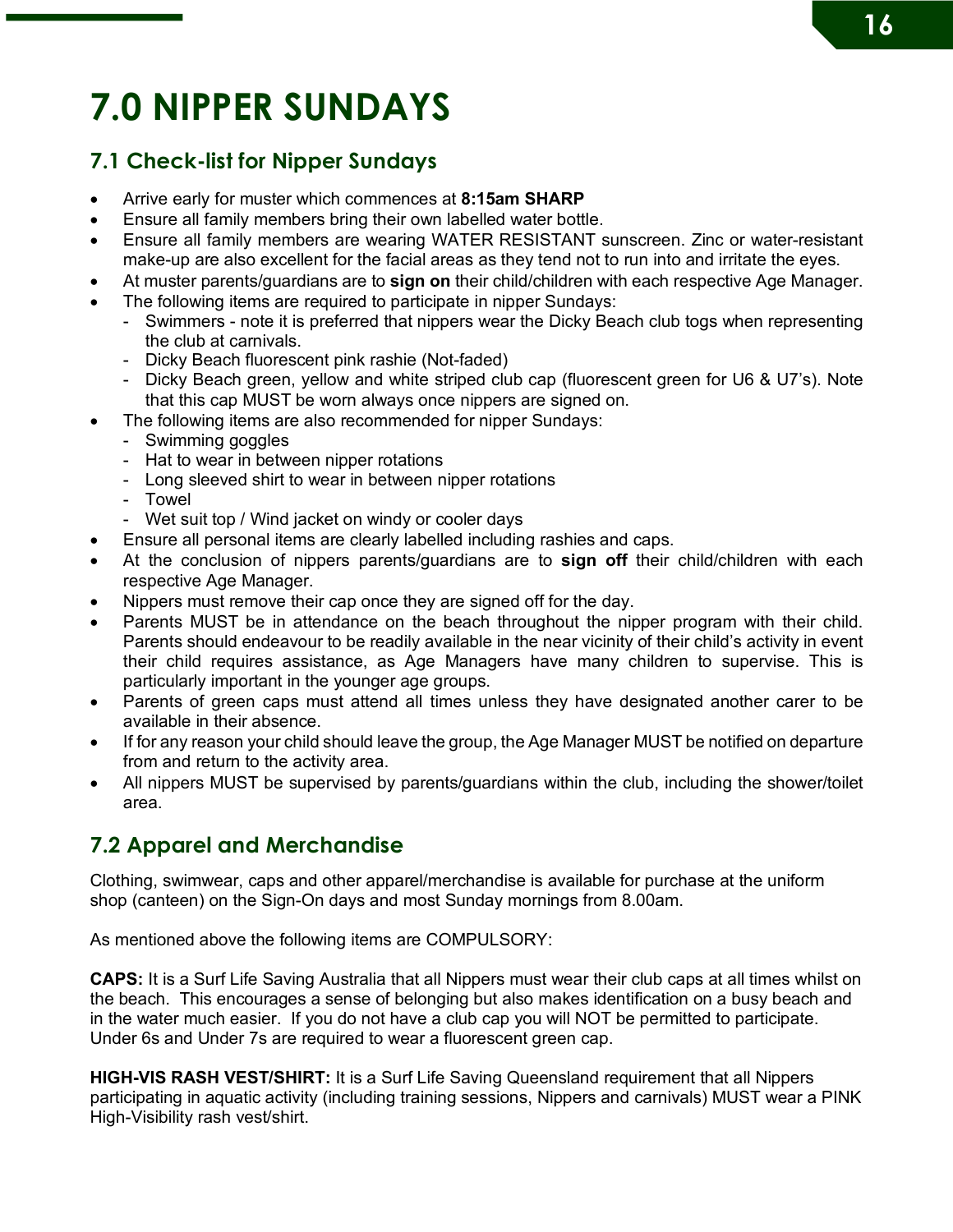For carnivals, it expected that competitors wear Dicky Beach SLSC swimwear, and it is MANDATORY that all competitors wear a bright, fluorescent pink vest/shirt (PMS #16-2130 TN 'Knockout Pink')

Carnival Officials may disqualify a competitor if their high-visibility rash vest/shirt is not deemed bright enough. It is recommended that Nippers competing in carnivals have a separate high-visibility rash vest/shirt specifically for this purpose.

To prevent fading, rinse all swimwear in cold water and air dry in the shade.

#### **7.3 Age Managers**

All age managers have a current Blue Card and have completed an Age Managers and Observers course. Their role is to sign on and off nippers and to escort them through the nipper rotations. They work with the coaches to achieve the learning outcomes specific to each age group. Age managers are NOT baby sitters. It is imperative that parents NEVER leave their child unattended.

#### **7.4 Water Safety**

- Water Safety personnel play an important role in Nippers. Water Safety personnel can be easily identified as they wear bright orange rash shirts and caps. If you are concerned about the safety or confidence your child has in the water, please do not hesitate to speak with your Age Manager.
- During Nipper days, the club follows SLSQ guidelines in providing suitable number of Water Safety Personnel which is one water safety person to five nippers. A lack of personnel may limit the number of children permitted in the water at any one time.
- Similarly, at carnivals, it is mandatory to provide a minimum of one water safety person for every ten competitors.
- All water safety personnel are required to undertake training, in either a Bronze Medallion Certificate II in Public Safety – Aquatic Rescue or a Surf Rescue Certificate and are required to complete an annual proficiency.

#### **7.5 Officials**

- Officials play an important role in Nippers inter-club competition (carnivals).
- At carnivals, it is mandatory to provide a minimum of one official for every eight competitors.
- Official's courses are held throughout the year and we seek your assistance to participate in these roles.
- Where the club is unable to provide adequate numbers of officials for a carnival, the club may be asked by SLSQ to limit competitors' numbers accordingly. Parents can prevent this by undertaking the Officials course and ensuring all applicants can compete.

#### **7.6 Canteen/BBQ**

Parents/guardians are asked to assist with BBQ/Canteen duty on Sunday mornings and at any carnivals the club hosts. At the start of the season a BBQ/Canteen roster (see under Season Calendar on the Dicky Beach Nippers Team App) will be determined to ensure that all age groups are contributing fairly and equally.

You will be advised at muster when it is your Age Group's turn. The BBQ is an integral part of the clubs fundraising efforts and any voluntary contribution is very much appreciated.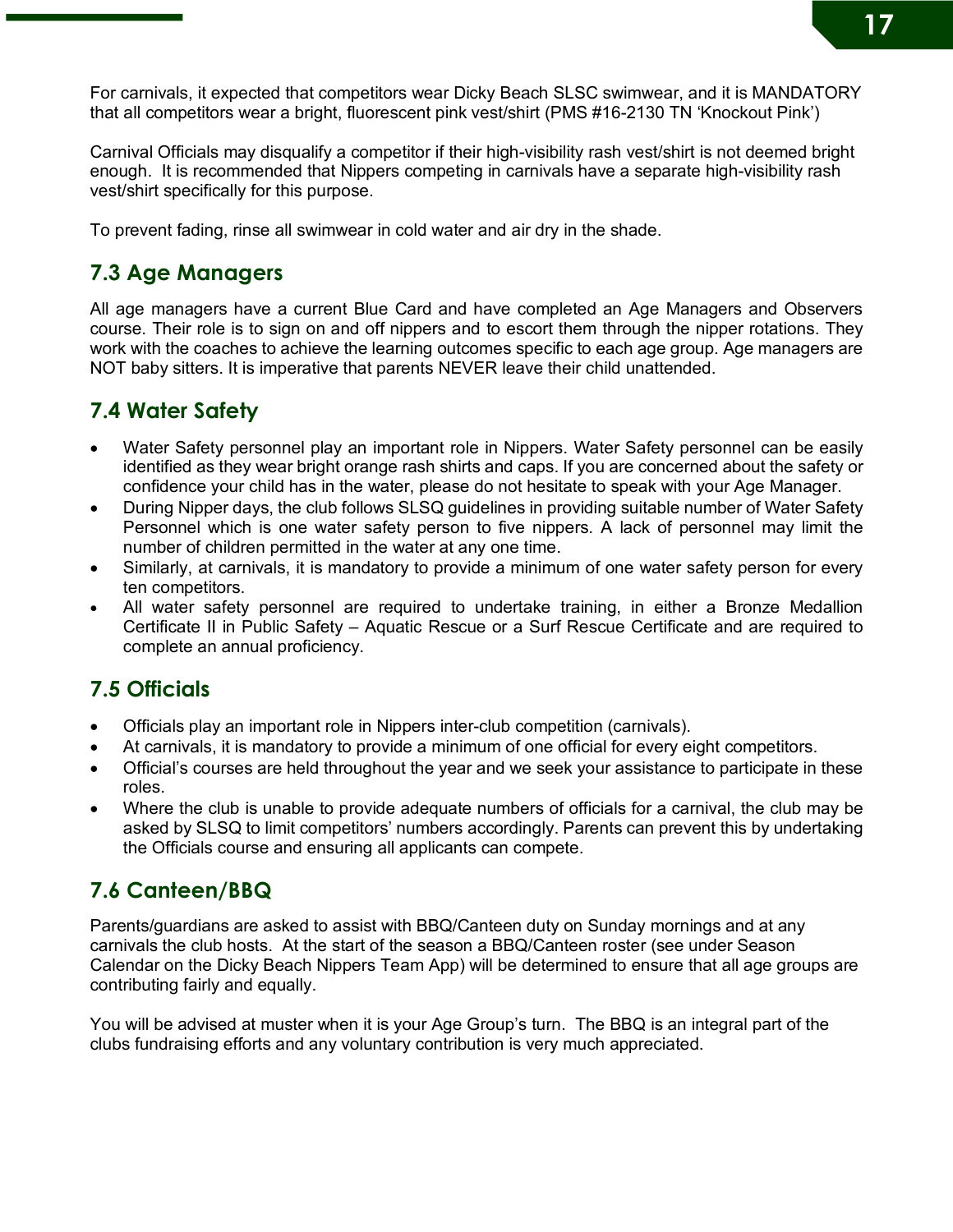#### **7.7 Working with Children (Blue Card)**

All parents must hold a current Working with Children (Blue Card) or they will not be permitted to assist in a recognised volunteer role as part of delivering the Nipper program, or be allowed in the Nipper beach arena during Nipper activities. Blue Card application forms can be downloaded from the website www.dickybeachsurfclub.com.au/nippers or the Documents section of the Dicky Beach Nippers Team App.

Teachers and Police Officers must complete an Exemption Form.

If you have a current Blue Card that is affiliated with your work place and/or another sporting club or community organisation you must complete a form to link you existing Blue Card with Surf Life Saving Queensland.

Blue Card forms must be completed and returned to either the JAC Registrar or Dicky Beach Surf Life Saving Administration Office, along with the appropriate forms of ID.

#### **7.8 Expectations of Nipper families**

It takes many people and positions to operate a safe and successful nipper operation. As a volunteer organisation it is an expectation that the parents/guardians of children involved in nippers assist the club through the following:

- Assist in setting up for Nippers
- Assist in packing up and washing down of equipment after Nippers
- Help run the BBQ on Nipper days
- Become an Age Manager
- Assist with Water Safety
- Participate in running raffles
- Support fundraising events
- Assist in setting up and packing up for Nipper carnivals
- Become an official
- Participate as a member of the JAC Committee

Dicky Beach SLSC conducts training courses throughout the year which are advertised. Training can involve both classroom and water activities. The theory sessions can include topics such as surf awareness, first aid, CPR and radio operations, while the practical sessions include surf swimming, tube rescues and board rescues.

There are many other awards that parents of nippers can undertake such as Age Managers award, First Aid, Observers Course, Radio Operators course, ATV and Tractor certificate, some of which enable a member to be able to patrol our beach.

If you interested in becoming a part of this important team talk to a committee member or contact the Dicky Beach Surf Life Saving Club Administration Office Ph. 5491 5742 or lifesaving@dickybeachsurfclub.com.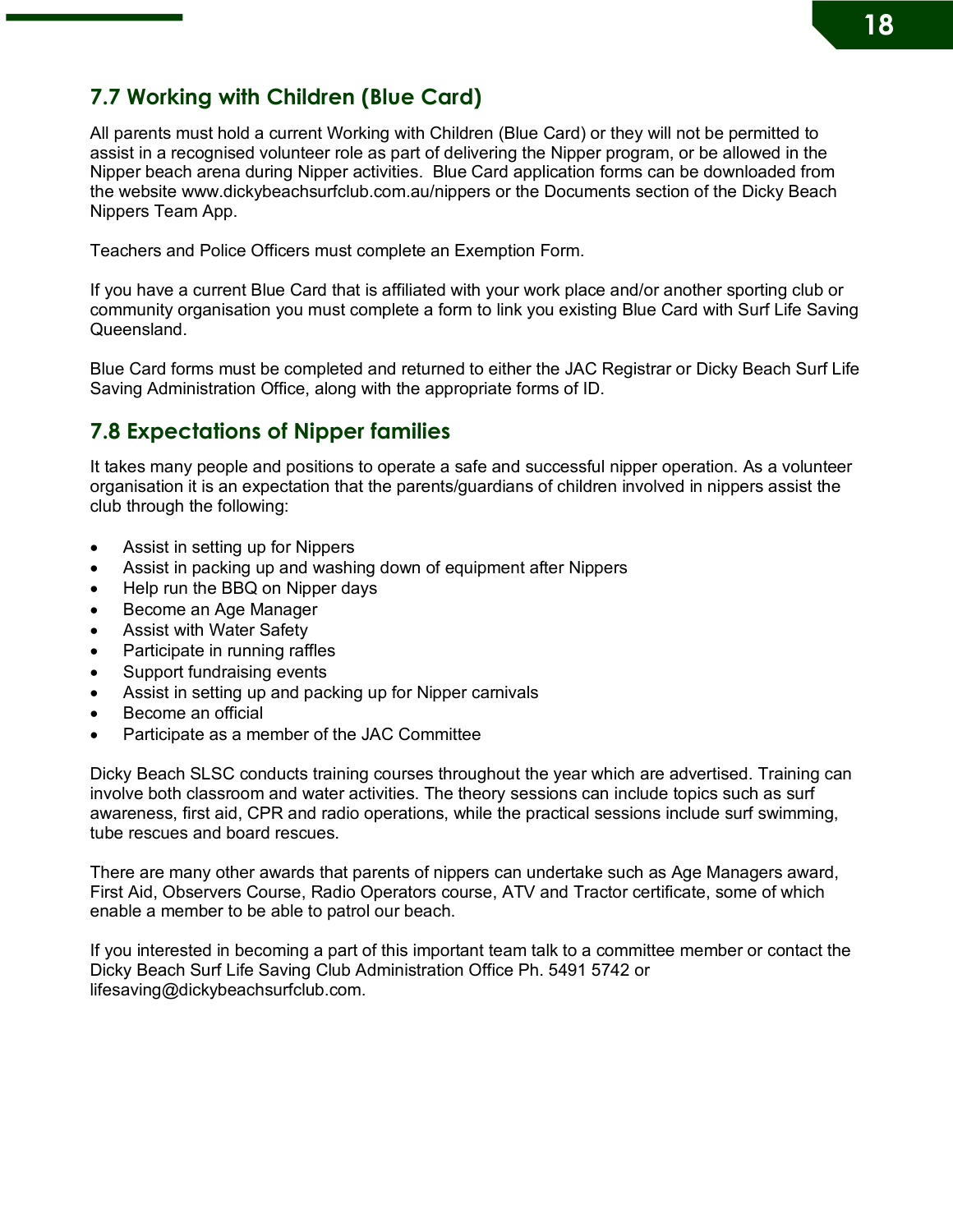## **8.0 FUNDRAISING**

Dicky Beach Surf Life Saving Club is a not for profit organisation. Funding is derived from several sources including its own markets, grants, sponsorship and most importantly fundraising.

Fundraising is fundamental to the success of any surf lifesaving club to maintain its patrolling and training equipment as well as the club supplied equipment for training Junior Activities members. Below are some activities that we encourage all our members to get involved in.

- Family BBQs are held each Nipper day. The parents from each age group are expected to supply helpers for the BBQ and Age managers will notify parents which weekends they are required.
- Nipper Raffles are held at Sunday lunch time in the Dicky Beach Supporter's club throughout the whole calendar year. As a member of the Dicky beach nippers club, all families are expected to assist in this event after Sunday nippers has concluded. A roster is available for parents to nominate their preferred weekend.
- We also have several other fundraising events during the year. We ask that you support these events and seek your assistance as volunteers.
- Should you be aware of any business or individual who may be interested in sponsoring Nippers, please see the committee.
- A fundraising committee is responsible for co-ordinating all fundraising activities. This fundraising committee is always looking for new ideas and committee members.
- Every Nipper who participates in any organised club training is required to participate in additional fundraising events to the Sunday raffles.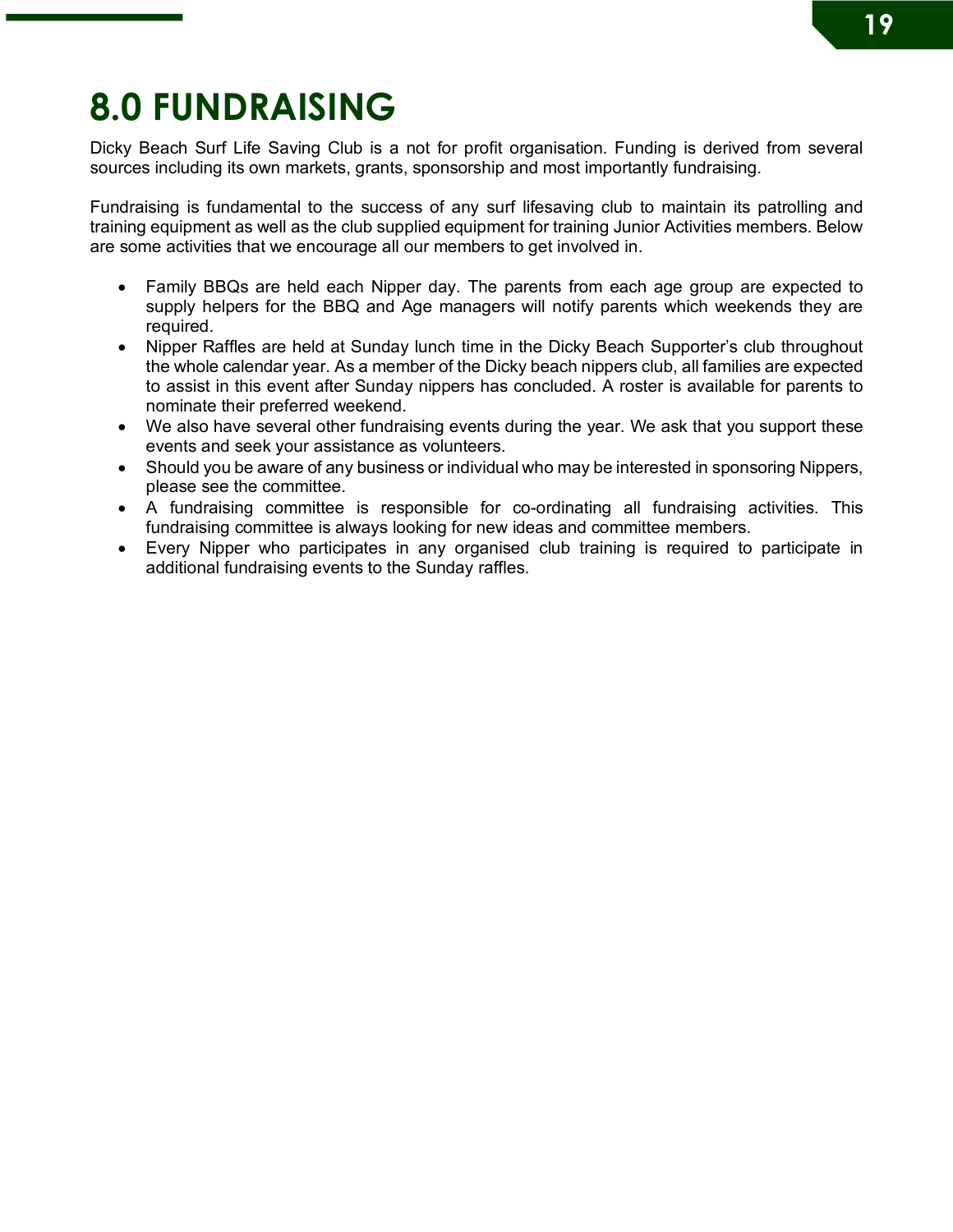### **9.0 CLUB POINTS DAYS**

Points Day is our own 'Internal Junior Club Carnival'. It gives our Nippers in the U8 – U14 Age Groups the opportunity to compete against other children within their age group within the club. The competition simulates a traditional Surf Life Saving Inter-Club Surf Sports Carnival, including the competition disciplines for each age group.

Each season the JAC will nominate three (3) scheduled Nipper days as "Points Days".

Points for each event are allocated as follows:

| Place | <b>Points</b><br><b>Allocated</b> |
|-------|-----------------------------------|
| 1st   | 6                                 |
| 2nd   | 5                                 |
| 3rd   | 4                                 |
| 4th   | 3                                 |
| 5th   | $\mathcal{P}$                     |
| 6th   | 1                                 |

At the end of each season the Club will award a Male and Female (Age Group) Nipper of the Year award for the U8-U14 age groups as well as an overall Beach Champion and Water Champion from the U11-U14 age groups. The points gained from Points Days go towards the summation of points for these awards. The best results from a maximum of two Points Days will be included. The full selection criteria for Club Awards can be found on the website at

www.dickybeachsurfclub.com.au/nippers and on the Dicky Beach Nippers Team App.

In order to be eligible for these awards, a nipper must have attended at least 70% of Nipper sessions during the season.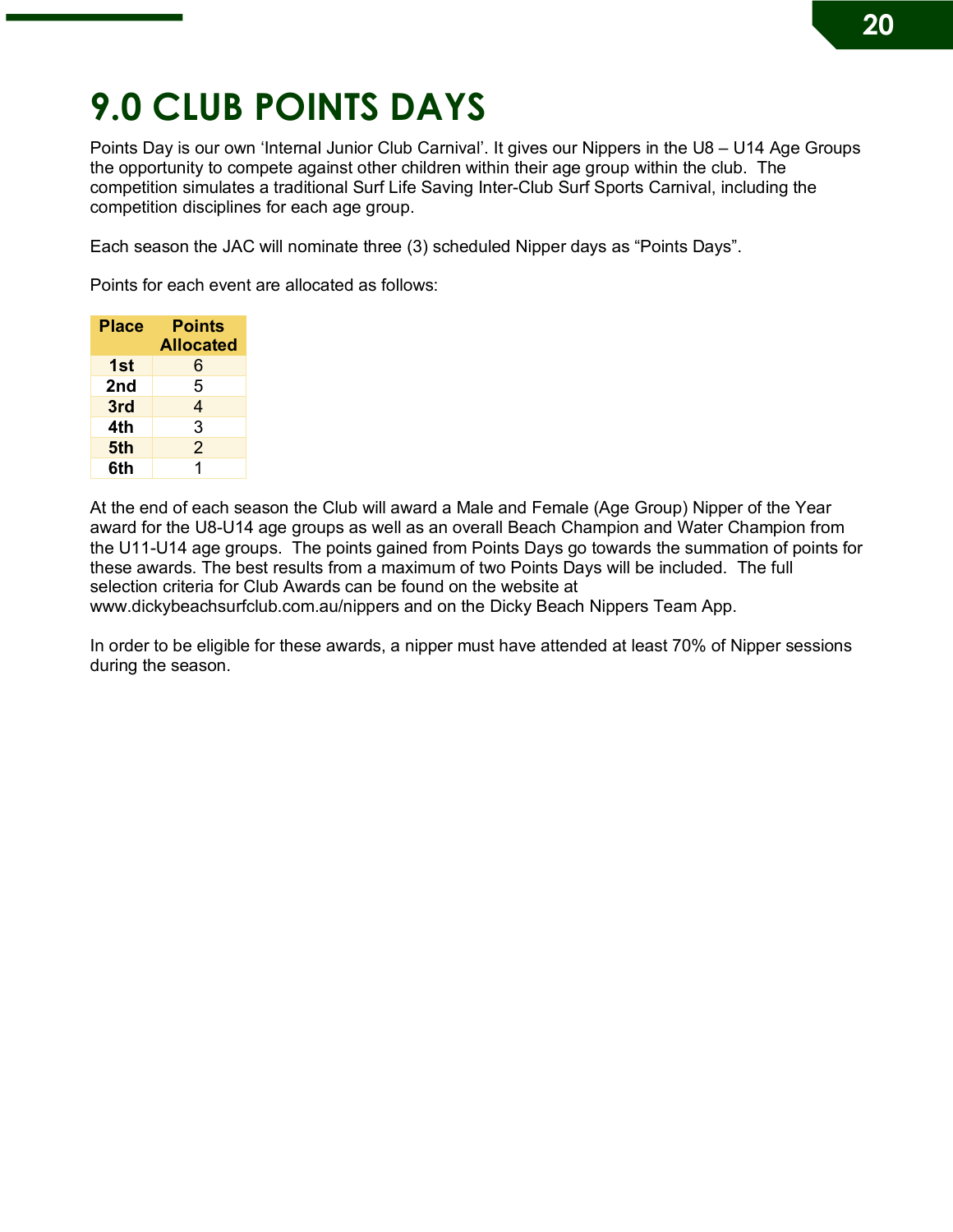## **10.0 CARNIVALS**

#### **10.1 Participation**

Carnivals are run by Surf Life Saving throughout the season. These are great opportunities for nippers to have fun whilst challenging themselves in both individual and team events.

- During the season, carnivals are conducted on the Sunshine Coast and Gold Coast. Please refer to your calendar frequently as this advises you of the carnival dates and when nominations close. These carnivals are not compulsory.
- Members representing the Dicky Beach SLSC are expected to conduct themselves in such a way as to not bring discredit upon themselves or their club.
- Club togs, pink rashies and caps must be worn whilst participating at carnivals. At carnivals, all parents are to remain outside the carnival competition arena or marshalling area.
- Only Team Managers are allowed within the competition area.
- No photography is allowed in the carnival arena unless the individual is an approved media officer by SLSQ.
- Age Managers wearing identifying shirts are permitted to enter the marshalling areas only.
- The Team Manager is responsible for the team and all equipment during the carnival.
- Club Boards at carnivals are for competition use only. It is the parent's responsibility to arrange pick up of a board prior to a carnival and transport of the board to the carnival. Club Boards must be returned to the club within 24 hours of the completion of the event unless alternative arrangements have been made with the Gear Steward.
- Any damage to fibreglass boards or any other club equipment is to be reported immediately to the Team Manager who will advise the Gear Steward.
- SLSQ has a no smoking policy this means no smoking within the carnival arenas, including club tents and near activities on training days.
- The Junior Activities Committee reserves the right to make the final decision in relation to carnival nominations and numbers.

Please note that there is a club and SLSQ requirement that there are adequate numbers of officials, water safety officers and Age Managers in place. As such, the club is now mandating that at least one parent of a child who participates in club sponsored training sessions and/or carnivals take on a role as an Official, Water Safety Officer, Age Manager or designated volunteer/assistant for a Dicky Beach training session and carnival/events.

Sunshine Coast Branch strictly implements a 1:8 water safety to competitor ratio (excluding IRB drivers and crew) and a 1:15 ratio for officials. In the event Dicky Beach is unable to fulfil SLSQ requirements and the club is unable to enter all competitors, priority to compete will be given to the nippers with parents who have contributed to these requirements. A larger pool of parents with these qualifications will allow all parents to share the workload and give opportunity for everyone to watch their children participate at carnivals and events.

#### **10.2 Types of Carnivals**

Carnivals for Nippers are separated into the following age groups:

- U8-U10 carnivals are aimed to provide experience only. The desired outcomes are Fun, Participation and Sportsmanship
- U11-U15 carnivals are more competitive, however the core valued of Fund, Particpat9ion and Sportsmanship should be upheld at all times. At U11-U15 carnivals individual acknowledgment is given to  $1<sup>st</sup>$  through  $3<sup>rd</sup>$  places. Additional points are awarded to first through sixth place getters.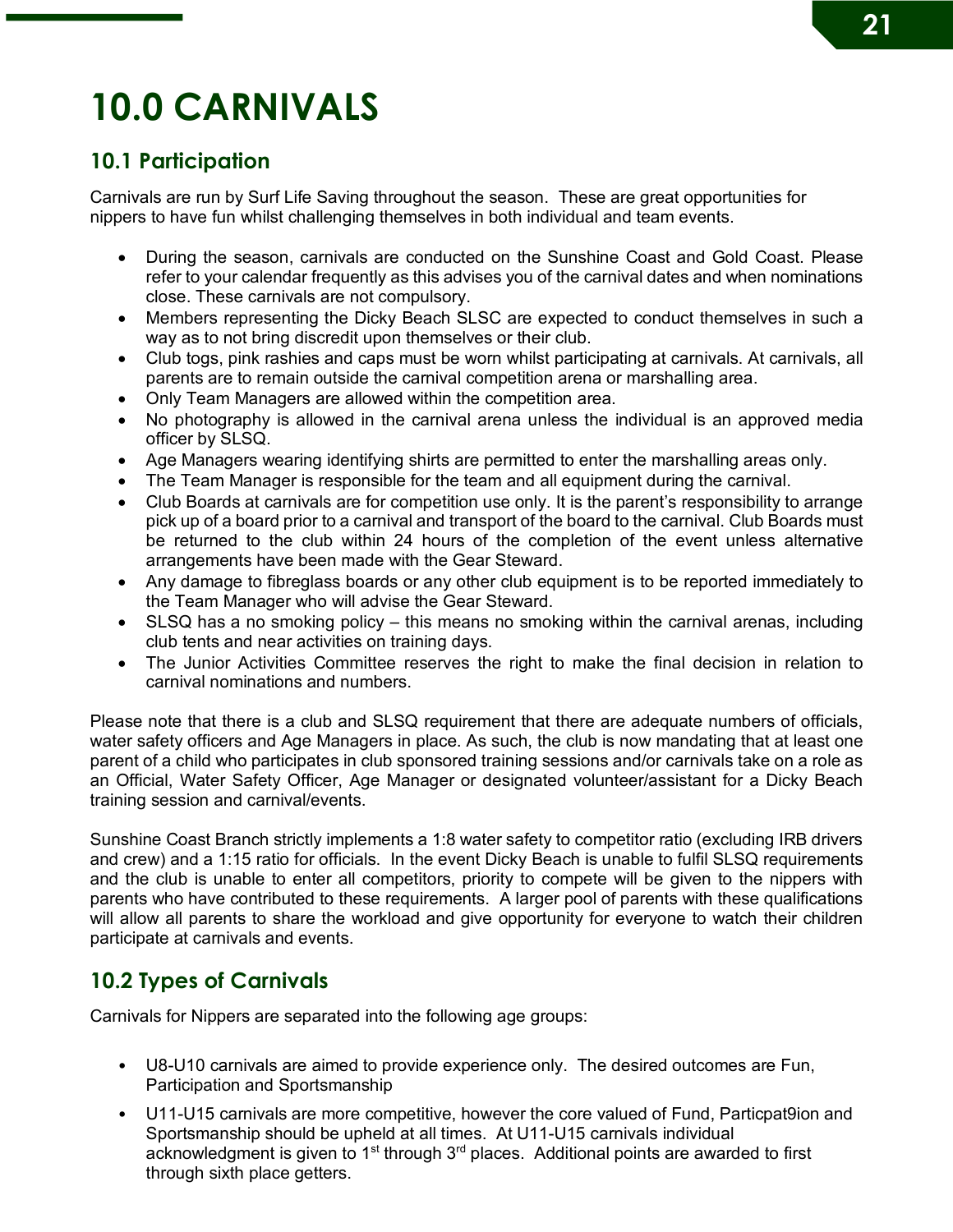There are two types of carnivals – Individual and Team Carnivals. In an Individual Carnival the events are orientated for individual participation, in a Teams Carnival the events are structured around team participation.

Individual Carnivals are open to any child who wishes to participate in the carnival.

Team Carnivals are also open to any child who wishes to participate, however the opportunity to compete will ultimately be governed by the number of spots in each Team.

Team selection is determined through consultation by Age Managers, Team Managers and the appropriate coach(es). Please see below.

#### **10.3 Team Carnival Selection Criteria**

The Team Selection Policy including the selection criteria is available on the website at www.dickybeachsurfclub.com.au/nippers and under the Documents section on the Dicky Beach Nippers Team App.

#### **10.4 Individual Carnival Nominations**

Each child participating in an individual event at a carnival must nominate for the carnival by the nominated date as advised by the club. No late nominations will be accepted.

A nomination fee per Carnival is required at the time of the nomination. This amount is charged by the respective Branch Office and is not refundable should the member not compete or if the carnival is cancelled.

#### **10.5 How to Nominate**

- A Team App post will advise of the upcoming carnival date. Carnival dates can also be found on the nipper season calendar.
- Nomination forms will be published on the Team App under the Carnival Nominations tab. Note that each carnival may have different events.
- NOMINATIONS WILL NOT BE ACCEPTED UNLESS PAYMENT IS MADE.
- Payment can be made via the SLSA portal (preferred) or by credit card via the Life Saving Club Administration Office. Where the portal is used for payment please attach a copy of the receipt to the nomination form. When using the portal please ensure that the name of the nipper, their age group and the carnival is put in the details section of the payment.
- Note that payment is only required for individual events. The cost of team events is covered by the club.
- Once completed, the nomination form once completed can be emailed along with the portal payment receipt to Carnival Registrar at dickybeachnominations@gmail.com
- Parents/guardians of children who participate at carnivals are expected to assist the club through the setting up or packing up tents, volunteering as an official, doing water safety or assisting age managers. The nomination form has a tick box for parents/guardians to indicate which role they will take on for the carnival.
- The carnival registrar will post all nominations on Team app prior to the carnival for families to check for their child's details so that any errors may then be corrected.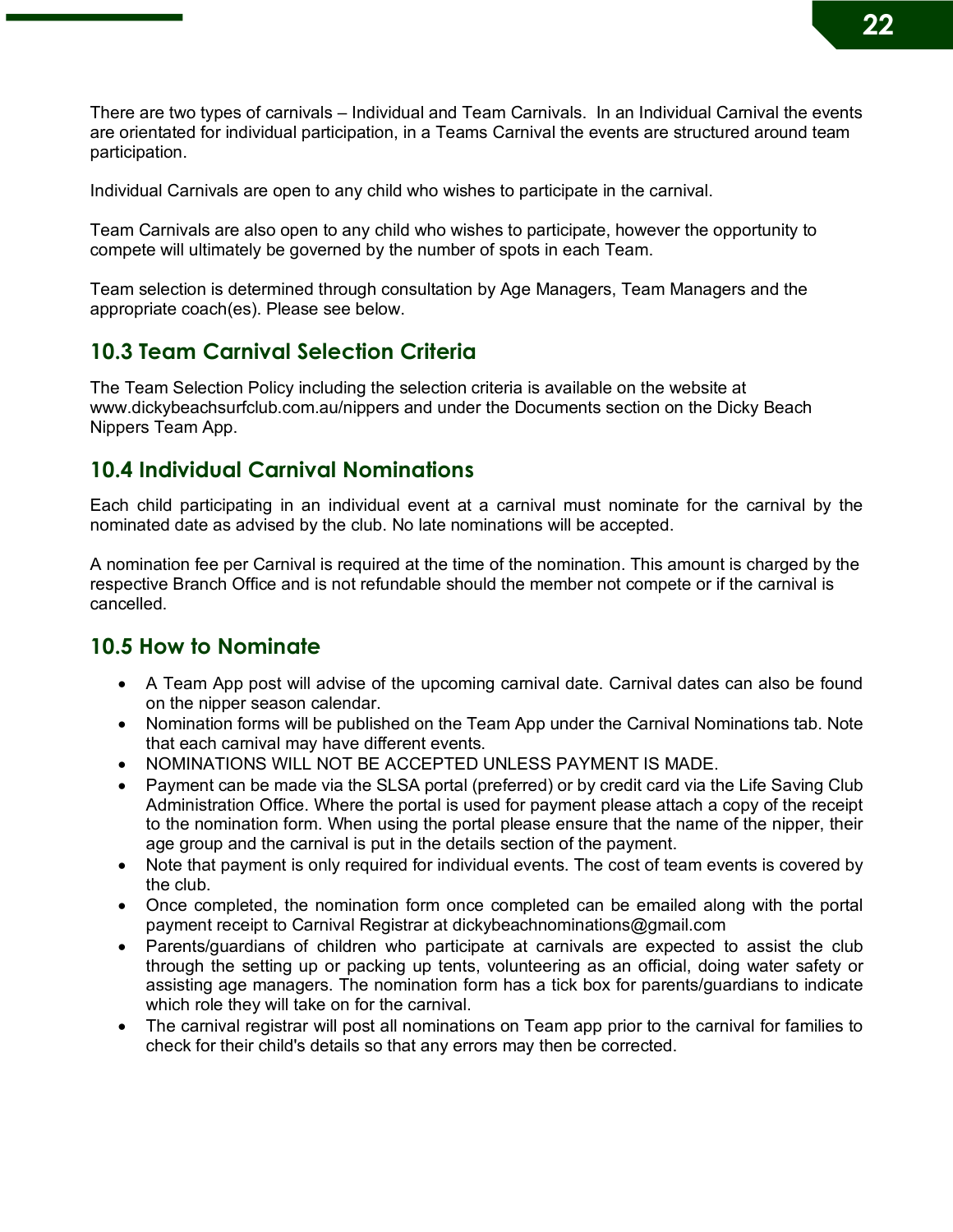#### **10.6 Team Carnival and Team Event Nominations**

The Club pays for team carnival and team event nominations.

In accordance with the Team Selection Policy (available on the website and under the Documents tab of the Team App) teams will be selected and team members will be advised by the listing uploaded to the Dicky Beach Dicky Beach Team App prior to the carnival date.

Nippers are to indicate their availability for selection for a Team Carnival or Team Events on the carnival nomination form.

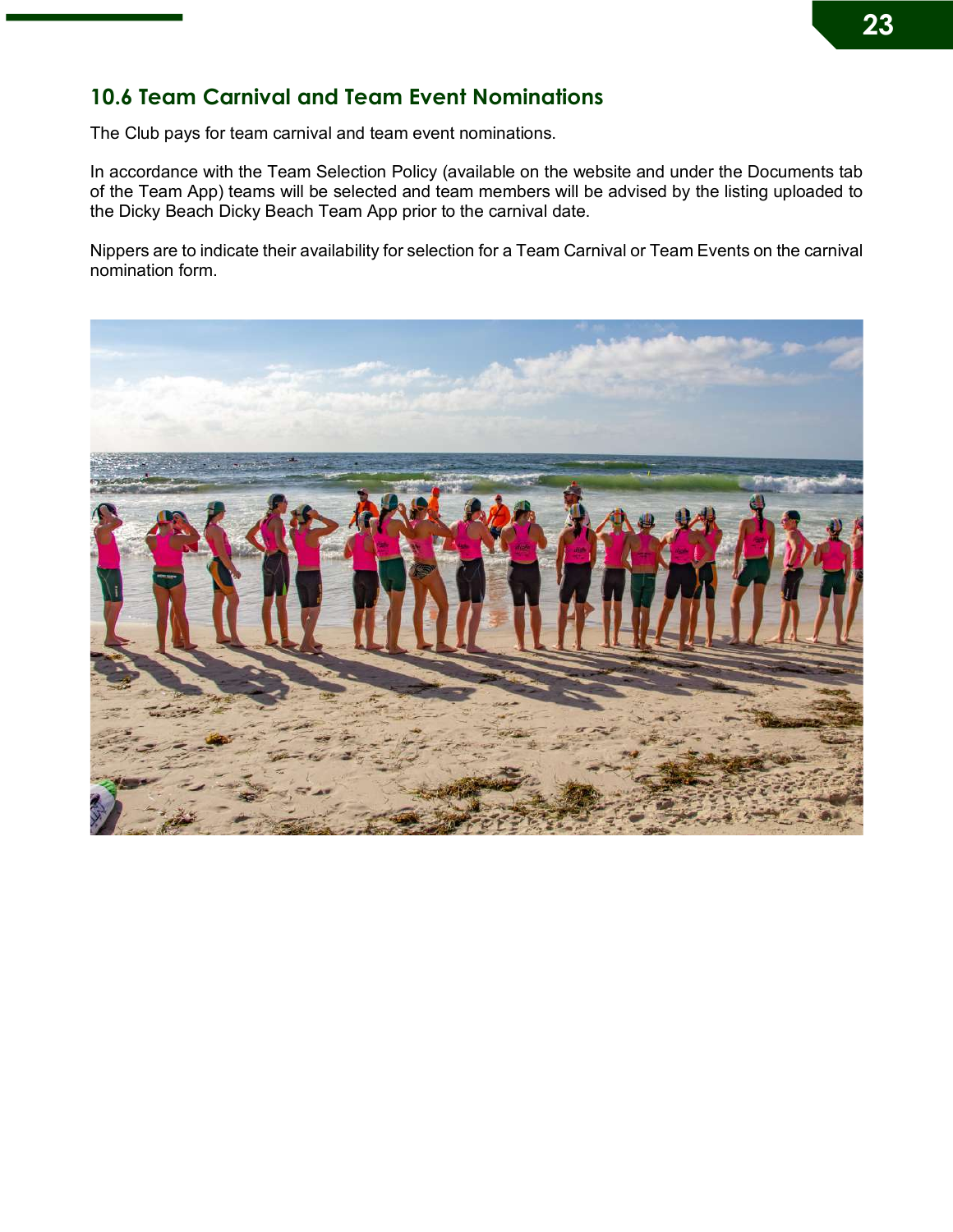### **11.0 BRANCH & STATE SELECTION CRITERIA**

Selection criteria for Dicky Beach Branch and State teams is detailed in the Team Selection Policy which can be found on the website at www.dickybeachsurfclub.com.au/nippers and under the Documents section on the Dicky Beach Nippers Team App.

This criterion is aimed at making the selection fair to all competitors and produce the most positive results for Dicky Beach Life Saving Club.

Please let us know if you are attending private training not run by the club.

#### **11.1 State Nomination Criteria**

The culmination of the competition for the Junior Activity season is the State Championships. The Championships are open to Nippers in age groups from Under 11 to Under 14. It is a very exciting time of the year when we see the results of the Nippers' hard training.

Dicky Beach SLSC Junior Activities endeavours to support Nippers attending these titles. All Nippers who reach the qualifying standards for Branch Nomination Criteria and State Nomination Criteria (listed below) are entitled to a State uniform being provided at a subsidised cost. This is on the proviso of a nipper's minimum attendance at three fundraising events hosted by the club.

**Under 11's** – Finish within the top 8 places for most individual events. The top 12 places are usually selected for the 1km beach run. In team events the relevant selection criteria set by the Sunshine Coast Branch at the Branch Titles. The number of teams selected will vary according to the event.

**Under 12's and Under 13's** – There is no qualifying criteria for individual events (excluding the iron person where a finish within the top 12 places is required). In team events, the relevant selection criteria are set by the Sunshine Coast Branch at the Branch Titles. The number of teams selected will vary according to the event. However, to be eligible to receive a Dicky Beach State uniform, nippers must have participated at the Sunshine Coast Branch Championships in a minimum of three events (including at least two individual events) or have represented the club to the satisfaction of the Junior Activities Committee.

**Under 14's** – There is no qualifying criteria for individual events. In team events, the relevant selection criteria are set by the Sunshine Coast Branch at the Branch Titles. The number of teams selected will vary according to the event. However, to be eligible to receive a Dicky Beach State uniform, nippers must have participated at the Sunshine Coast Branch Championships in a minimum of three events (including at least two individual events) or have represented the club to the satisfaction of the Junior Activities Committee.

Individuals who do not meet the qualifying standards may still participate in the titles and may purchase the uniform at the discretion of the Junior Activities Committee.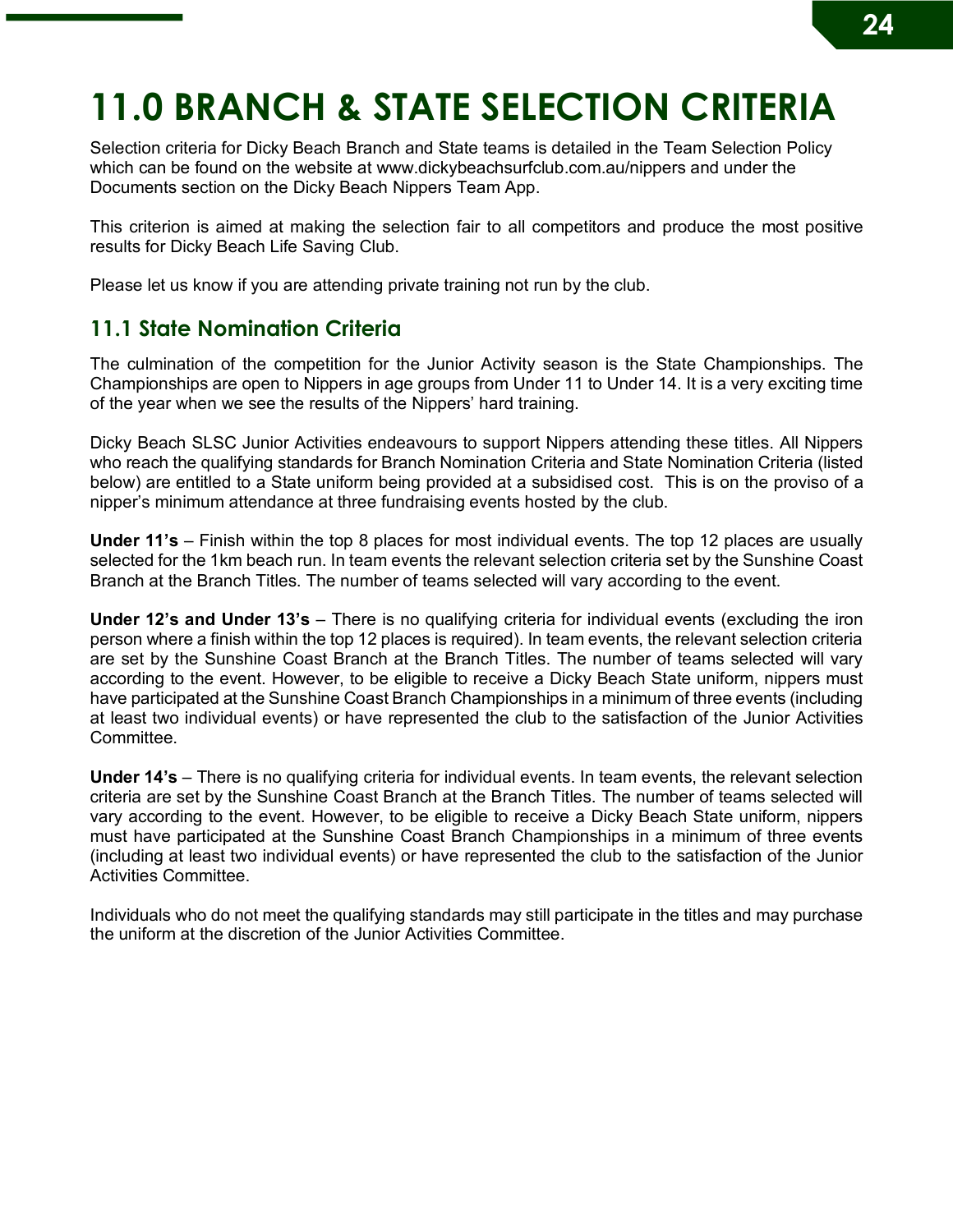### **12.0 COMPETITION & FITNESS TRAINING**

Additional club funded training in swimming / board / iron- person and beach events is provided to assist in your child becoming more confident and achieving their goals. The current timetable and locations for training is available on Team app.

**SWIMMING** - A club swimming program is available to be utilised by nippers from U10 to U14. Note that this program is not a learn to swim program and new members to the program may be required to have their skill level assessed by the swim coach prior to joining. Any competent U9 may be included at the head coach's discretion however they MUST be capable of swimming 150m freestyle unassisted, demonstrating consistency and competency. The swimming program is offered at an additional cost per term, to the club joining fee and is conducted at the Currimundi Recreation Centre in a heated 25-metre pool.

**BOARDS** - Mid week and Saturday board and iron person training is available for U11-U14 nippers wishing to represent the club at carnivals. U14 training is held separate to the younger age groups. Beginner board training is open to U9 and older on Saturday mornings. Board and iron person training is offered at no additional cost.

**BEACH** - Mid week and weekend beach training is available at various times throughout the seasons and will be advertised on Team App. Beach training is offered at no additional cost.

Nippers who undertake training by our club coaches are expected to conduct themselves within the code of conduct framework for members. Any nipper who does not abide by this code of conduct will be asked to leave the training session.

At times, parents may wish to pay private coaches to train their child. It is incumbent that when hiring the coach that this coach should have the relevant coaching qualifications together with an insurance policy to cover participants should an injury or accidents occur.

![](_page_24_Picture_7.jpeg)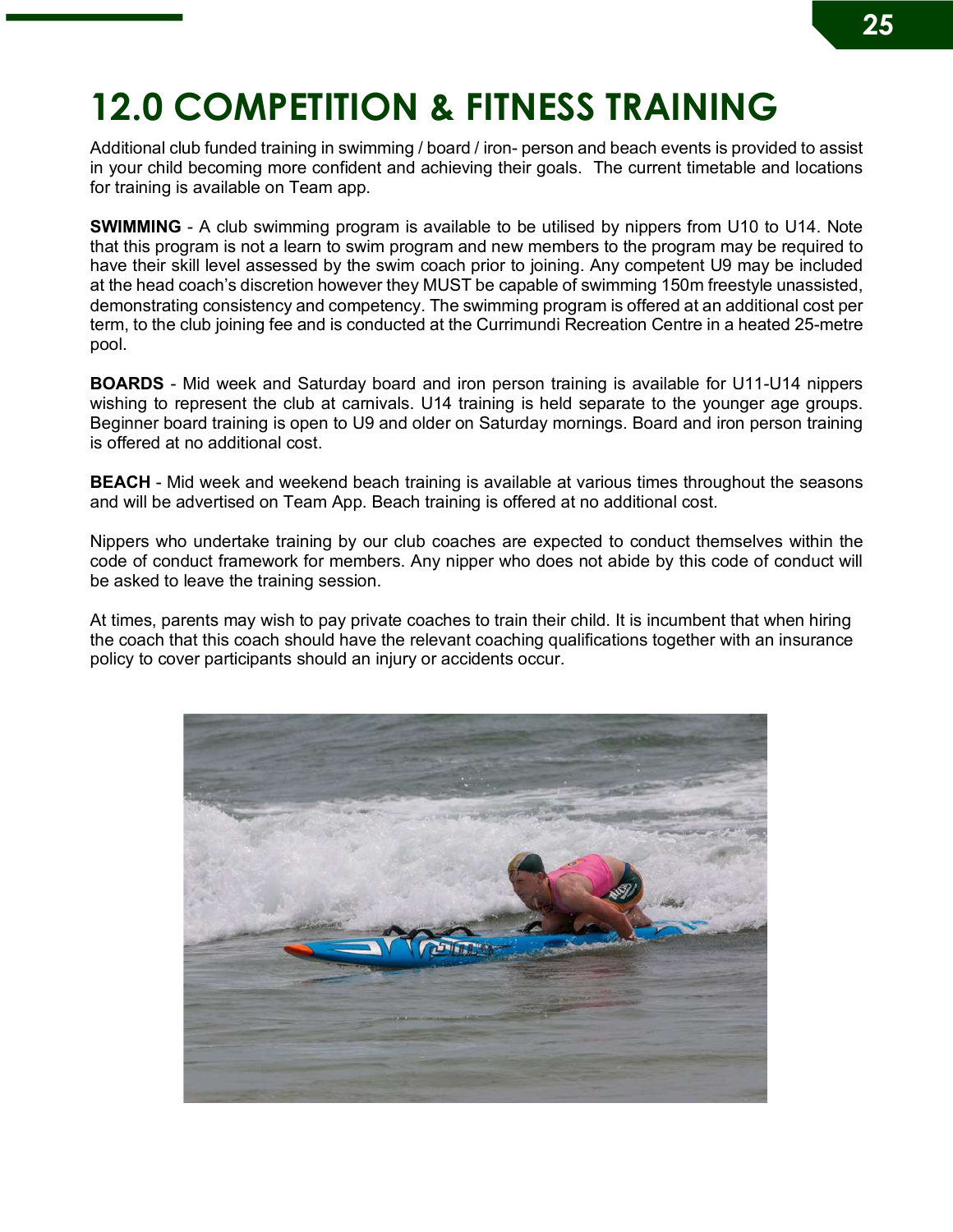## **13.0 NIPPER BOARD INFORMATION**

#### **13.1 General**

The club has over 100 boards for use of members. Foam boards are used on Sundays and for extra training for U9 and above learning to use boards. Fibreglass boards are allocated to those competing for the club in U11 and above age groups. Please look after equipment. DO NOT STAND OR KNEEL on nipper boards (foam or fibreglass), as they are not designed for this purpose. Any person in violation of this rule will be suspended from board use. Please see below key information around the use of club boards and equipment:

- Please use the club's boards as if they were your own. Boards are the single biggest expense for our club.
- Nipper boards are only to be used when allocated or approved by a coach, gear steward or JAC committee member. The use of a club board without this approval is prohibited.

Any damage to a club board must be reported to the Board Coach or Age Manager who will then report the damage to the Gear Steward.

- Boards damaged by nippers during competition or training will need to be repaired by a qualified person as dictated by the JAC.
- Under no circumstances are the boards to be repaired by the parent or an unqualified person without the permission of the Gear Steward. Please inform the board coach of any damaged at the time it occurs.
- Cost of the board repair or loss is the responsibility of the nipper parent. If damage of the board is deemed by the coach to be deliberate or through negligence, the board will be unassigned from the nipper.
- The nipper must attend regular training sessions and compete in all carnivals to remain eligible to have the use of the club board. Any member who is not consistent in training and competitions may lead to their board being unassigned.
- The club may impose a board hire fee for the season. Where the club does impose a fee, if payment is not made by the required date the board will be unassigned from the nipper.

At the start of the season, children participating in training and competition will be allocated a board for use at these events. As part of the allocation process, and prior to using the board, a parent of the child receiving the board must inspect the board, note down any existing damage and sign for acceptance on the Board Issue/Return form. This is to be completed in conjunction with either the gear steward or JAC committee member.

#### **13.2 Basic Board Care**

Mals and glass nipper boards are made of fibreglass and epoxy resin, not polyester resin as used with normal surfboards. Epoxy is lighter and stronger than polyester resin. Epoxy is extremely toxic and difficult to work with; therefore, repairs are very expensive.

- If left on the beach, place face down with the fin up. (Remember, make it look like a shark)
- The sun destroys boards. Place in shade if not using. Cover with a towel or similar when on the beach for extended periods.
- Report all damage immediately to age managers, coaches or gear stewards.

All damage to boards must be reported to the Age Manager and Gear steward. In the event a board is damaged, it is the responsibility of the parent to ensure the board is repaired. All repairs to boards must be undertaken by a Dicky Beach Surf Life Saving Club approved repairer.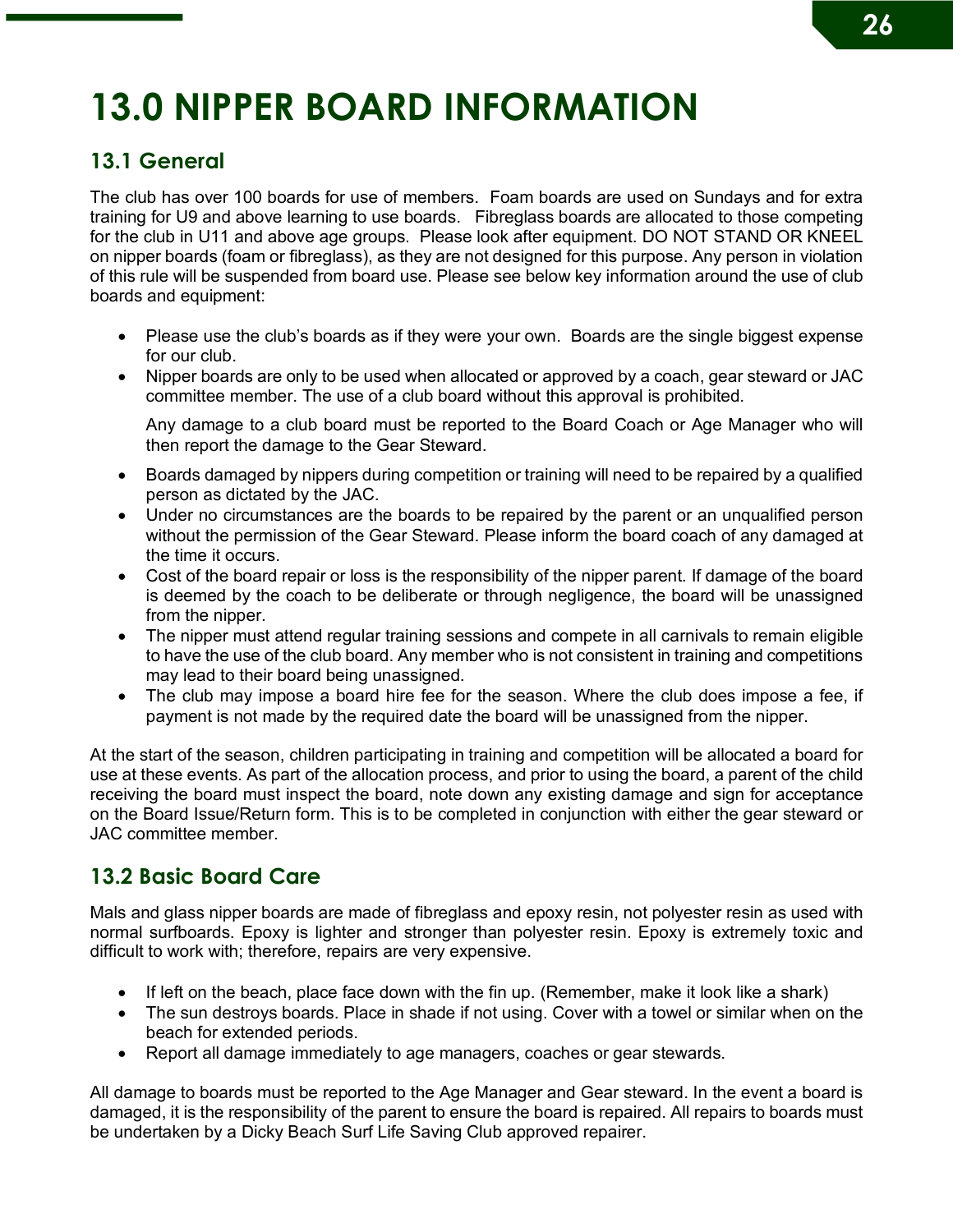Below is a list of approved repairers:

- $\triangleright$  GT Ding Repairs Brett 25 Oomoo St, Buddina Ph: 0424 579 195
- $\triangleright$  Boards by Bart Watkins

1/24 Commercial Rd, Maroochydore Ph: 0411 389 925

 $\triangleright$  Repairers as approved by the Gear Officer

To prevent unauthorised use of an allocated board, each nipper board in the gear shed must be locked when not being used. As such, the club has procured locks that have appropriate protection against damage to our nipper boards.

#### **13.3 Cleaning Boards**

All nippers who have been assigned a board, must keep their board clean and in good order. In addition, it is a club requirement that all boards are cleaned and dewaxed when returned at the end of the season. In the event a new board has been allocated during the season, the old board needs to be cleaned, dewaxed and signed back in by either the Coach, Gear Steward or JAC committee member prior to the new board being issued.

To be done at the end of the season. Wax collects – sunscreen, sand, dirt, sweat and skin making the wax slippery.

- 1. Place in sun for 5-10 minutes to soften wax
- 2. Use a wax comb to remove most of the wax
- 3. Rub off remaining wax with a rag
- 4. Clean thoroughly with mineral turps
- 5. Wash off with soapy water
- 6. Hose off with cold water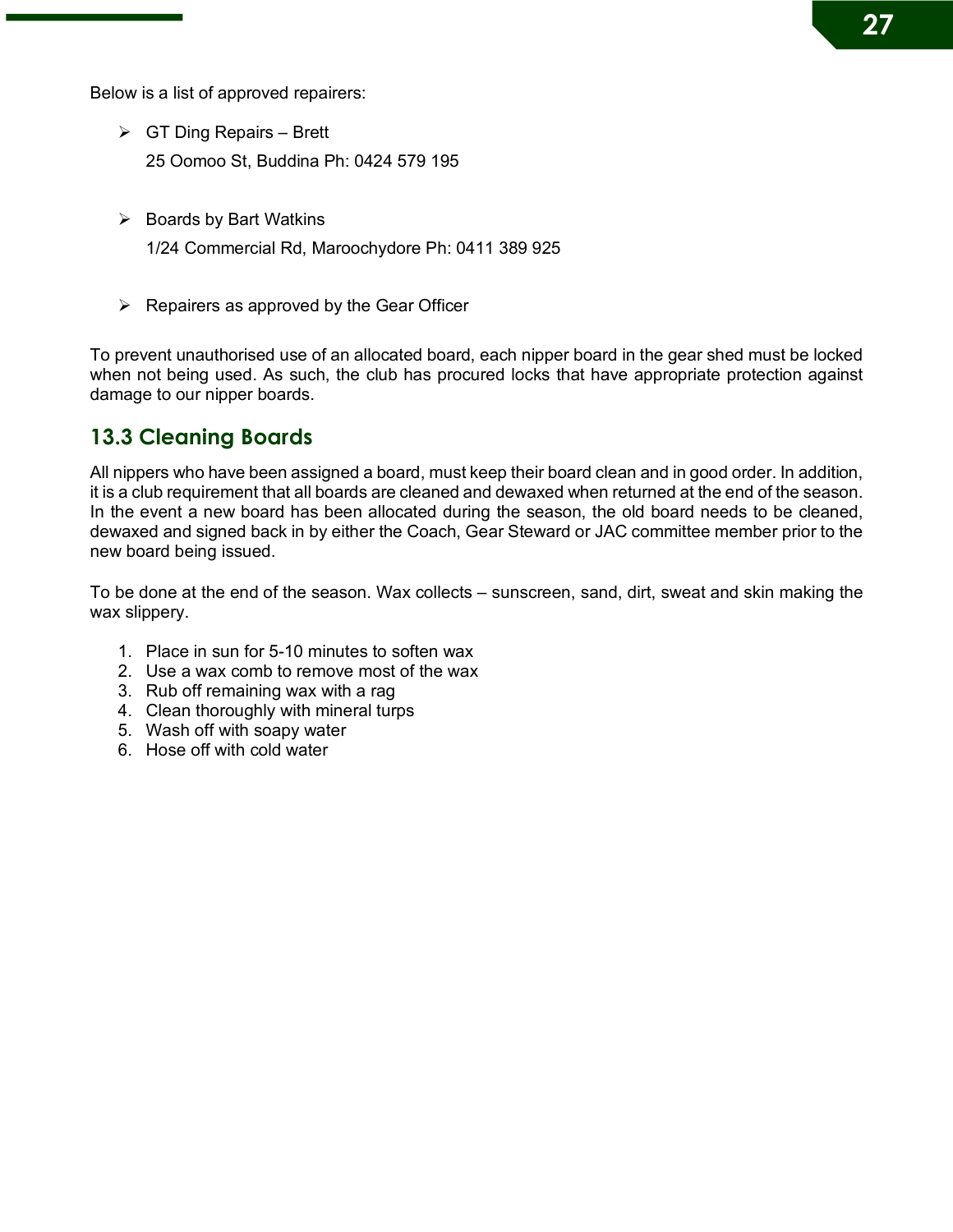## **14.0 GENERAL INFORMATION**

### **14.1 Junior Activities Committee**

Nippers is run by volunteers. Committee meetings are held once a month throughout the season. If you have any suggestions, recommendations or are able to assist please speak with a committee member during Nippers. Alternatively Committee members can be contacted via the Dicky Beach SLSC Administration Office on 07 5491 5742 or via lifesaving@dickybeachsurfclub.com

### **14.2 Enquiries or Concerns/ Grievance Procedure**

Dicky Beach SLSC has a grievance handling procedure as well as a grievance officer and club chaplain. If a club member (parent or child) has a grievance, there are several people to which the grievance can be referred. The options within Junior Activities are, the section head in which the grievance may have occurred (Age Manager, Team Manager, Water Safety Officer, IRB Officer), JAC Vice Chairperson, or the JAC Chairperson.

A person may sometimes feel they have experienced unreasonable treatment, disadvantage or distress, which they would like to complain about. A statement of concern becomes a grievance when it is reported to a member of the Junior Activities Committee (JAC).

A grievance can be about a situation, a process, a person or people. [In dealing with a grievance the management of Dicky Beach SLSC would recommend that we should try and resolve the grievance at the lowest appropriate level of management]. When raising a grievance, it is important that the person making the grievance is aware of the Dicky Beach SLSC Constitution and By-Laws, Policy, Procedure, and Rules (these are available from the Administration Office). They should also seek advice from the JAC regarding their formal rights and responsibilities.

### **14.3 Personal Accident Under 14 Insurance**

Junior members under the age of 14 are covered by the association's Personal Accident and Public Liability Insurance that provides coverage for non-Medicare medical expenses (i.e. dental, physiotherapy) subject to a limit of \$5,000. These expenses must be incurred within 12 months of sustaining injury.

### **14.4 Photography and Images**

Dicky Beach Surf Life Saving Club is sensitive to the risks posed directly and indirectly to children and young people through the use of photographs on websites and social media. The privacy of your members, in particular children participation in the Nipper program is of extreme importance.

Please be aware of Sections 7 and 8 of the SLSA membership form:

- *7. Privacy: \_\_\_\_. I agree that during the Course of any duty, my image, voice or location may be tracked and recorded for the purposes of SLSA operational safety.*
- *8. Use of image: I consent to the relevant SLS Organisation(s) of which I am a member, using my name, image, likeness and also my performance in or of any SLS Activity at any time to promote the Objects of the relevant SLS Organisation(s), by any form of media. I waive any rights I might have to or in such use of my name, image or likeness by the relevant SLS Organisation(s).*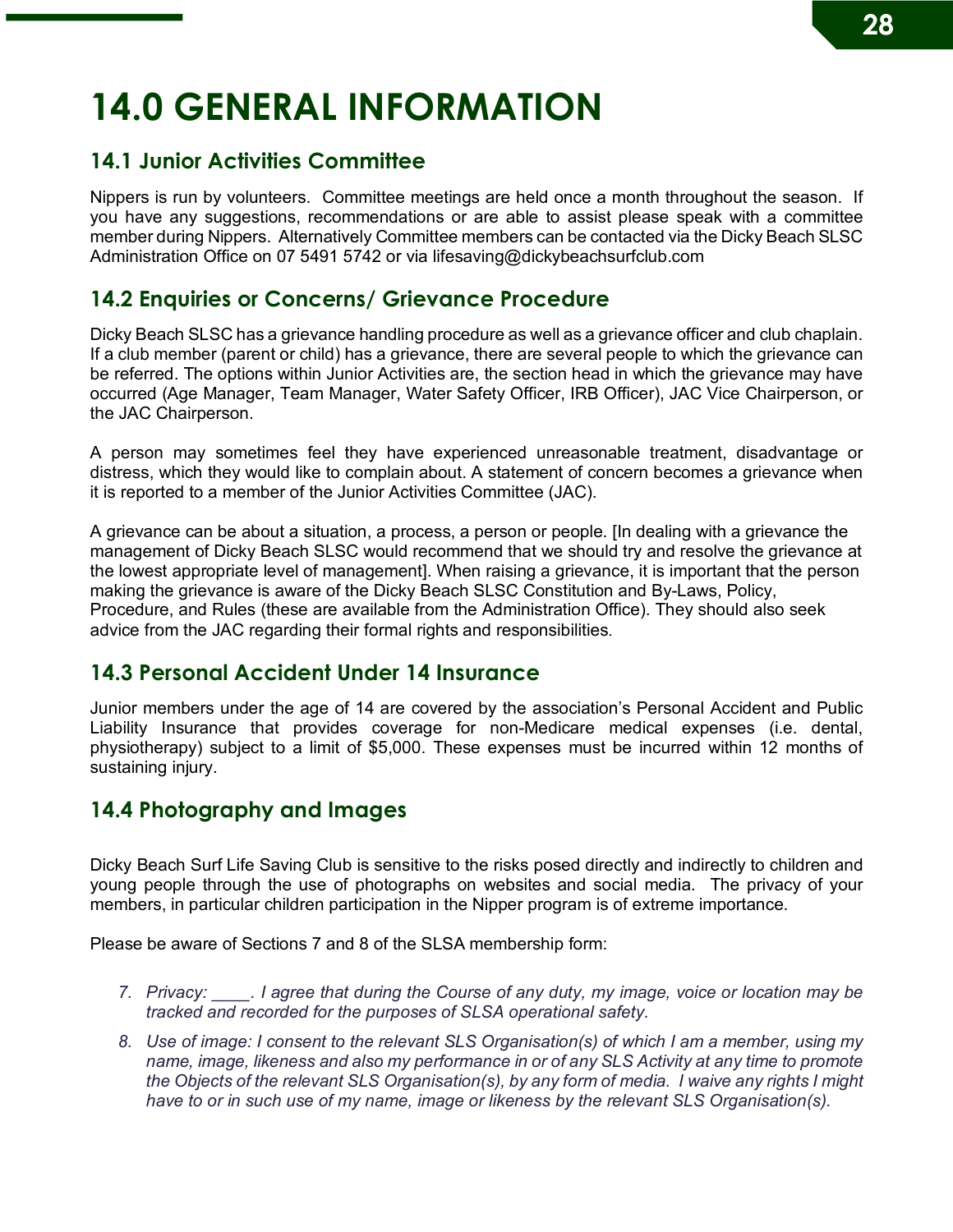Dicky Beach Surf Life Saving Club has approved and accredited photographers. No one other than the approved photographers are allowed to take photos or our members while participation in activities within the boundaries of the competition/activity arena/area.

Anybody observed taking photos of members within the boundaries of the competition/activity arena/area other than approved and accredited photographers will be asked to leave the competition/activity arena/area.

The approved and accredited photographers can be identified via an Identification Pass.

From time to time image taken of members by the approved and accredited photographers may be used to promote the activities of Dicky Beach Surf Life Saving Club. Should you object to your image or the image of the child that you are guardian of being used in such a manner then you are required to notify the club of your objection in writing.

![](_page_28_Picture_4.jpeg)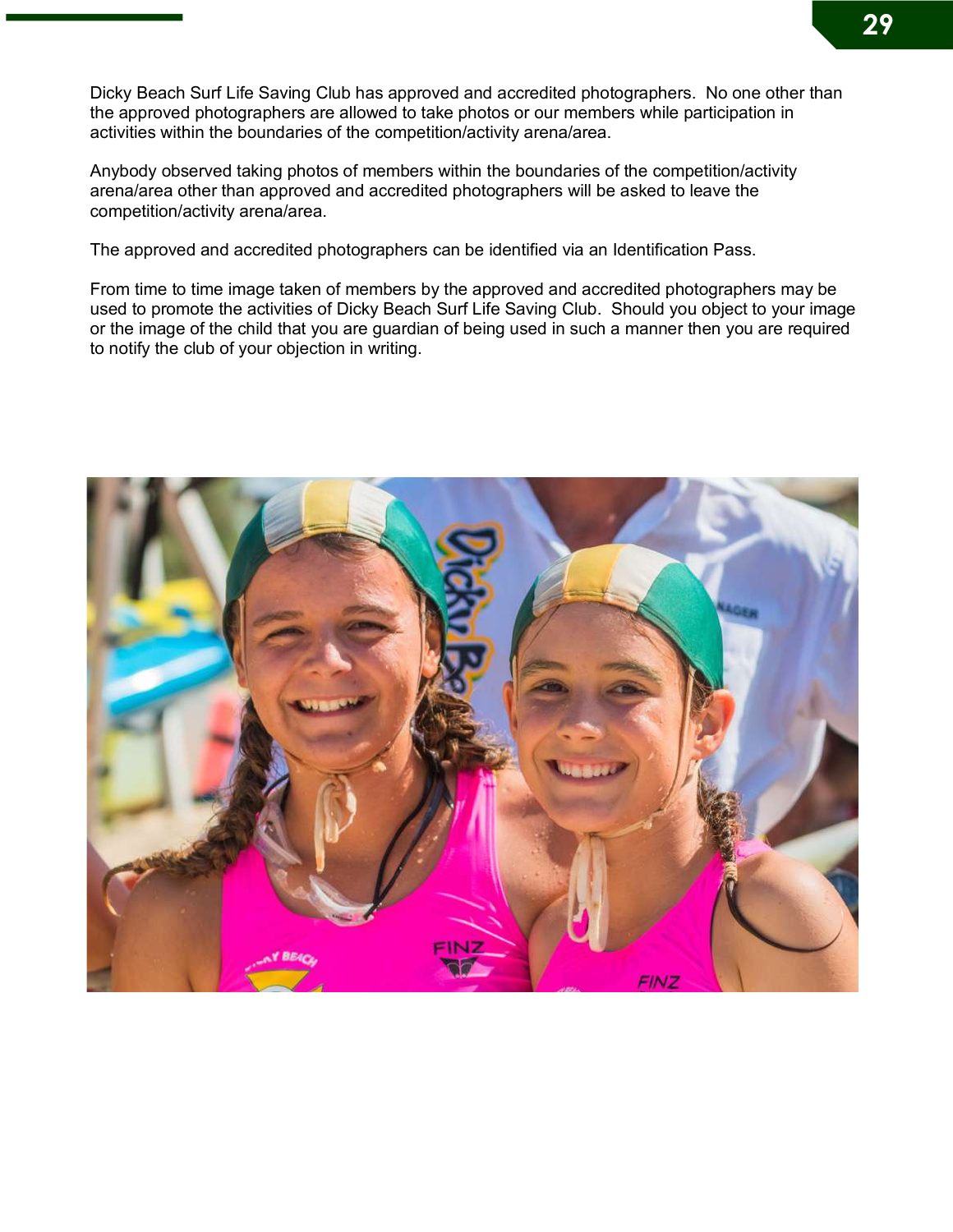### **15.0 OTHER RESOURCES**

Dicky Beach Surf Lifesaving Club [DBSLSC] website - www.dickybeachsurfclub.com Surf Lifesaving Queensland [SLSQ] App – https://slsqcm.entegyapp.com.au/Page/60/93 Surf Lifesaving Australia [SLSA] website - www.sls.com.au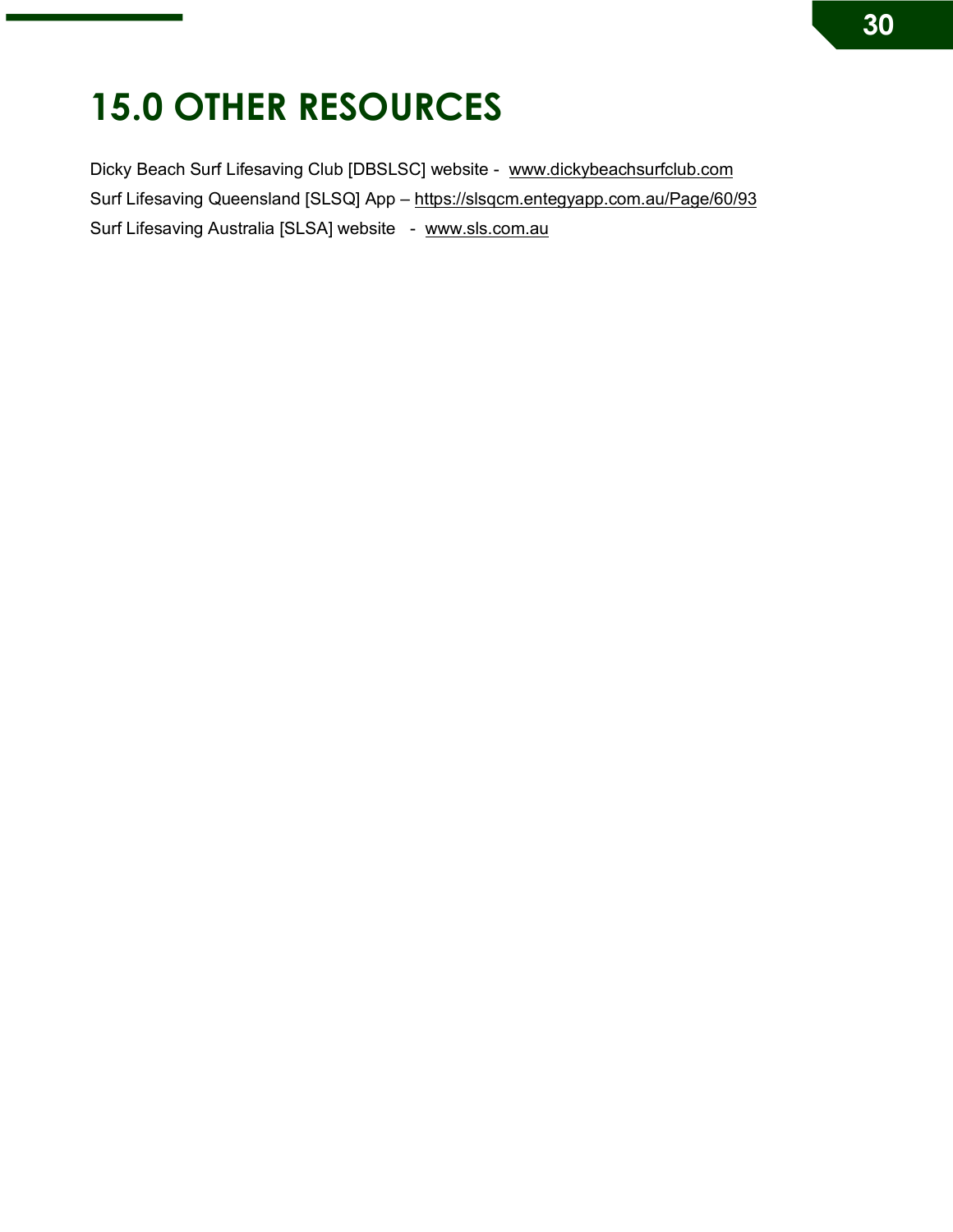# **31**

### **Appendix 1 – Registration Process for New Members**

| $\mathbf{1}$   | <b>JOIN DICKY BEACH SLSC</b><br>· Go to www.sls.com.au/join and click on the Members tab<br>. Join Dicky Beach SLSC - Each PARENT and each NIPPER must be entered<br>(View User Guide on website for detailed information on how to join)<br>• Proof of ID / DOB for parents and nippers will be required on their first sign-on<br>day (ie. Drivers Licence for parents, Birth Certificate for Nippers)<br>• PAY MEMBERSHIP FEE via the Payment Screen.<br>• You will receive an email confirming your registration has been accepted                                                                                                                                                                                                                                                                                                                         |
|----------------|----------------------------------------------------------------------------------------------------------------------------------------------------------------------------------------------------------------------------------------------------------------------------------------------------------------------------------------------------------------------------------------------------------------------------------------------------------------------------------------------------------------------------------------------------------------------------------------------------------------------------------------------------------------------------------------------------------------------------------------------------------------------------------------------------------------------------------------------------------------|
| $\overline{2}$ | <b>CREATE MEMBER ACCOUNT</b><br>• Go to www.members.sls.com.au<br>• Follow the instructions to create a Members Area account                                                                                                                                                                                                                                                                                                                                                                                                                                                                                                                                                                                                                                                                                                                                   |
| 3              | <b>BLUE CARD APPLICATION</b><br>• Download and fill out an application form for a BLUE CARD for EACH PARENT<br>• Forms can be found on the Dicky Beach SLSC website under the Surf Lifesaving<br>- Forms & Documents tab. Existing blue card holders for other organisations, and<br>parents applying for an exemption still need to fill out a form.<br>• Note that there is no cost to the blue card form applicant.<br>• Bring forms and supporting identification documentation to sign on days or drop<br>into the Dicky Beach Surf Life Saving Office to be signed by a representative of<br>the Club.                                                                                                                                                                                                                                                   |
| $\overline{4}$ | <b>POOL SWIMS - CALOUNDRA AQUATIC CENTRE</b><br>• Each nipper must complete a pool swim prior to starting nipper activities at the<br>beach. These are conducted at the Caloundra Aquatic Centre on sign-on days.<br>Dates and times will be advertised on the club website. Swim requirements for<br>nippers can be found on the club website.<br>• Alternatively an accredited swim coach can sign off on the required pool swim<br>using the Pool Evaluation form available on the club website.<br>• Bring proof of ID / DOB for parents and nippers (ie. Drivers Licence for parents,<br>Birth Certificate for nippers) if these documents have not already been sighted.<br>• Purchase a nipper cap and rash shirt for each child. This apparel is a<br>MANDATORY requirement. These items along with club swimwear are available<br>for order/purchase. |
| 5              | PARENT INDUCTION & OCEAN SWIMS<br>• Each nipper must complete an ocean swim prior to being able to properly engage<br>in all nipper activities. These are conducted prior to the commencement of the<br>nipper season at Dicky Beach SLSC. Dates and times will be advertised on the<br>club website.<br>• Parents will also be given an induction to the club and information on how nipper<br>activities are run.<br>. If the pool swim was signed off by an accredited swim coach BRING THE POOL<br>SWIM FORM.<br>• Bring proof of ID / DOB for parents and nippers (ie. Drivers Licence for parents,<br>Birth Certificate for nippers) if these documents have not already been sighted.<br>• Note - If a nipper wants to compete at carnivals a COMPETITION OCEAN SWIM<br>must be completed prior to the carnival.                                        |
| 6              | <b>COMMUNICATION</b><br>. It is MANDATORY to join the Dicky Beach Nipper Team App. This is the main<br>platform of communication for Dicky Beach Nippers.                                                                                                                                                                                                                                                                                                                                                                                                                                                                                                                                                                                                                                                                                                      |
|                | . Instructions on how to join Team App are available on the club website.                                                                                                                                                                                                                                                                                                                                                                                                                                                                                                                                                                                                                                                                                                                                                                                      |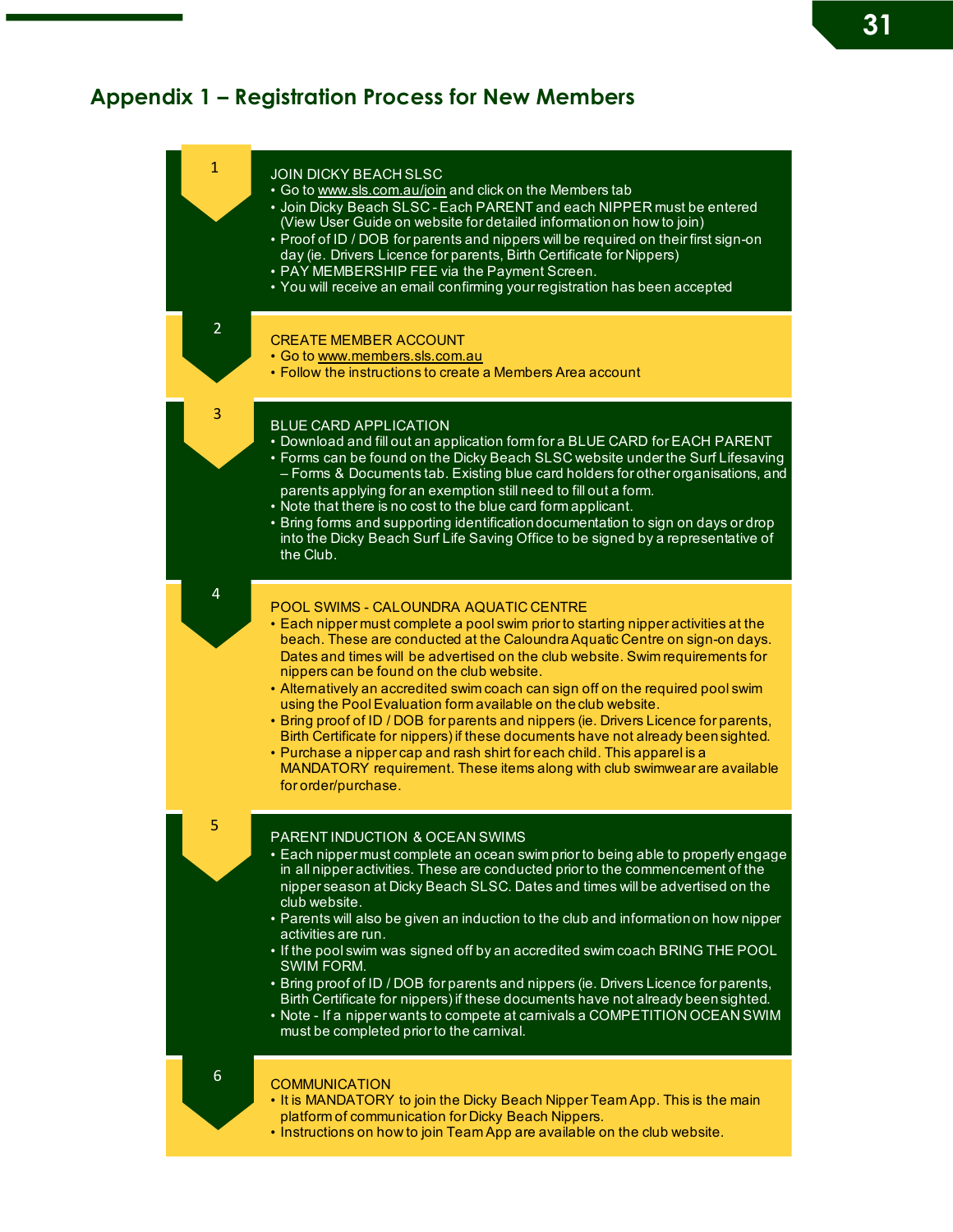### **Appendix 2 – Registration Process for Returning Members**

| $\mathbf{1}$   | RENEW MEMBERSHIP AT DICKY BEACH SLSC<br>• Go to the Members Portal – www.members.sls.com.au and renew individual<br>membership for each PARENT and each NIPPER OR renew for a FAMILY<br>GROUP (View User Guide on website for detailed information on how to renew)<br>• PAY FOR MEMBERSHIP using the Members Portal www.members.sls.com.au or<br>alternatively payment can be made at the Dicky Beach Surf Lifesaving Office.<br>Check the club website for office hours.                                                                                                                                                                                                                                                     |
|----------------|--------------------------------------------------------------------------------------------------------------------------------------------------------------------------------------------------------------------------------------------------------------------------------------------------------------------------------------------------------------------------------------------------------------------------------------------------------------------------------------------------------------------------------------------------------------------------------------------------------------------------------------------------------------------------------------------------------------------------------|
| $\overline{2}$ | POOL SWIMS - CALOUNDRA AQUATIC CENTRE<br>• Each nipper must complete a pool swim prior to starting nipper activities at the<br>beach. These are conducted at the Caloundra Aquatic Centre on sign-on days.<br>Dates and times will be advertised on the club website. Swim requirements for<br>nippers can be found on the club website.<br>• Alternatively an accredited swim coach can sign off on the required pool swim<br>using the Pool Evaluation form available on the club website.<br>• Check that your child's nipper cap and rash shirt from last season are still bright in<br>colour and fit. This apparel is a MANDATORY requirement. These items along<br>with club swimwear are available for order/purchase. |
| 3              | <b>PARENT INDUCTION &amp; OCEAN SWIMS</b><br>• Each nipper must complete an ocean swim prior to being able to properly engage<br>in all nipper activities. These are conducted prior to the commencement of the<br>nipper season at Dicky Beach SLSC. Dates and times will be advertised on the<br>club website.<br>• Parents will also be given an induction to the club and information on how nipper<br>activities are run.<br>. If the pool swim was signed off by an accredited swim coach BRING THE POOL<br><b>SWIM FORM.</b><br>• Note - If a nipper wants to compete at carnivals a COMPETITION OCEAN SWIM<br>must be completed prior to the carnival.                                                                 |
| $\overline{4}$ | <b>COMMUNICATION</b><br>. It is MANDATORY to join the Dicky Beach Nipper Team App. This is the main<br>platform of communication for Dicky Beach Nippers.<br>. Instructions on how to join Team App are available on the club website.                                                                                                                                                                                                                                                                                                                                                                                                                                                                                         |